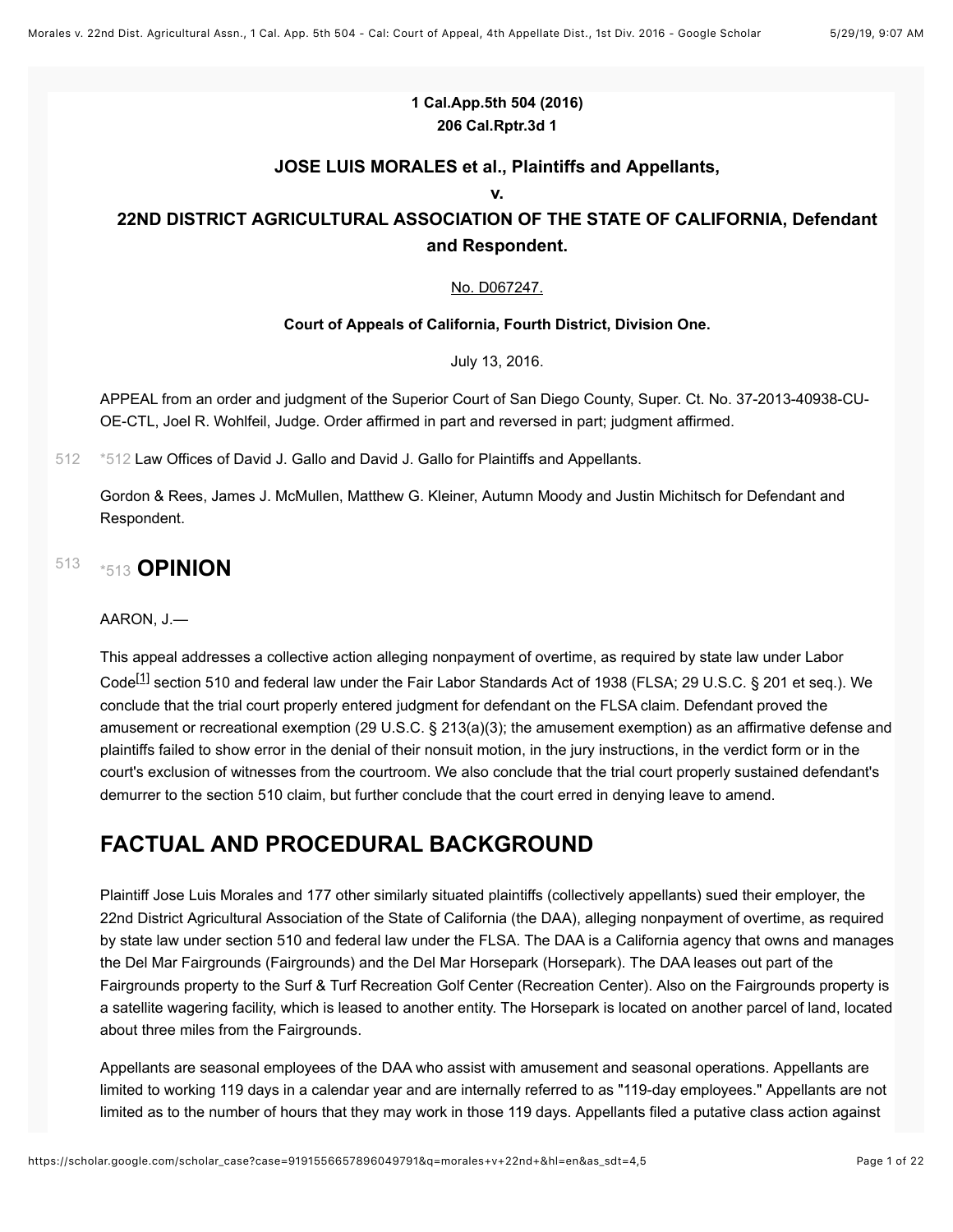the DAA to recover penalties and damages for alleged violations of state and federal overtime laws. The trial court sustained, without leave to amend, the DAA's demurrer to appellants' section 510 cause of action. After the trial court conditionally certified the case as a collective action, the DAA answered the complaint, asserting the amusement exemption as an affirmative defense to the remaining federal claim. Under this exemption, an employee of an amusement or recreational establishment is not entitled to overtime compensation if certain criteria are met. (29 U.S.C. § 213(a)(3).)

<span id="page-1-0"></span>[\\*514](#page-1-0) In response to a court-approved notice, 177 individuals joined the action as additional plaintiffs. The trial court bifurcated the action; the parties stipulated that the first phase of trial would be for the exclusive purpose of adjudicating the DAA's affirmative defense regarding the applicability of the amusement exemption. Any remaining issues would subsequently be tried before a new jury. [514](#page-1-0)

After conclusion of the DAA's evidence, the trial court denied appellants' oral motion for nonsuit. The jury rendered a special verdict in favor of the DAA and the court later entered judgment. Thereafter, the parties submitted a stipulation regarding the form of judgment and attached a proposed judgment. The trial court endorsed the parties' stipulation, but did not separately enter the agreed form of judgment. Appellants contend, and the DAA does not contest, that the initial judgment, as modified by the order approving the parties' stipulation, constitutes a final, appealable judgment. Appellants timely appealed from the order sustaining the demurrer and from the judgment.

### **DISCUSSION**

Appellants contend that reversal of the judgment in favor of the DAA on their FLSA claim is required because the trial court (1) improperly denied their nonsuit motion; (2) erred in instructing the jury; (3) provided an erroneous special verdict form; and (4) improperly excluded party witnesses from the courtroom. We address these contentions in part I of this opinion, concluding that appellants have not met their burden to demonstrate reversible error. In part II of the opinion, we conclude that the trial court properly sustained the DAA's demurrer to appellants' section 510 claim, but further conclude that the court erred in denying leave to amend.

### **I.** *FLSA Claim*

## **A.** *Legal and Factual Background*

The FLSA requires that an employer pay overtime wages to employees unless those employees are classified as exempt employees under applicable law. (29 U.S.C. §§ 207, 213.) The FLSA requires overtime pay only if an employee works more than 40 hours per week, regardless of the number of hours worked during any one day. (29 U.S.C. § 207(a) (1).) However, the FLSA provides for a number of exemptions to this general rule. (29 U.S.C. § 213.) One of these exemptions is the amusement exemption that applies to any employee of an establishment whose business is to provide amusement or recreation. (29 U.S.C. § 213(a)(3).)

<span id="page-1-1"></span>[\\*515](#page-1-1) The amusement exemption states, in relevant part, that it applies to "any employee employed by an establishment which is an amusement or recreational establishment, organized camp, or religious or non-profit educational conference center, if (A) it does not operate for more than seven months in any calendar year, or (B) during the preceding calendar year, its average receipts for any six months of such year were not more than 33 1/3 per centum of its average receipts for the other six months of such year...." (29 U.S.C. § 213(a)(3).)<sup>[\[2\]](#page-19-1)</sup> [515](#page-1-1)

<span id="page-1-2"></span>(2) The amusement exemption thus has two main elements: first, the business must qualify as an "amusement or recreational" establishment and second, the establishment must satisfy either the duration test or the receipts test. (29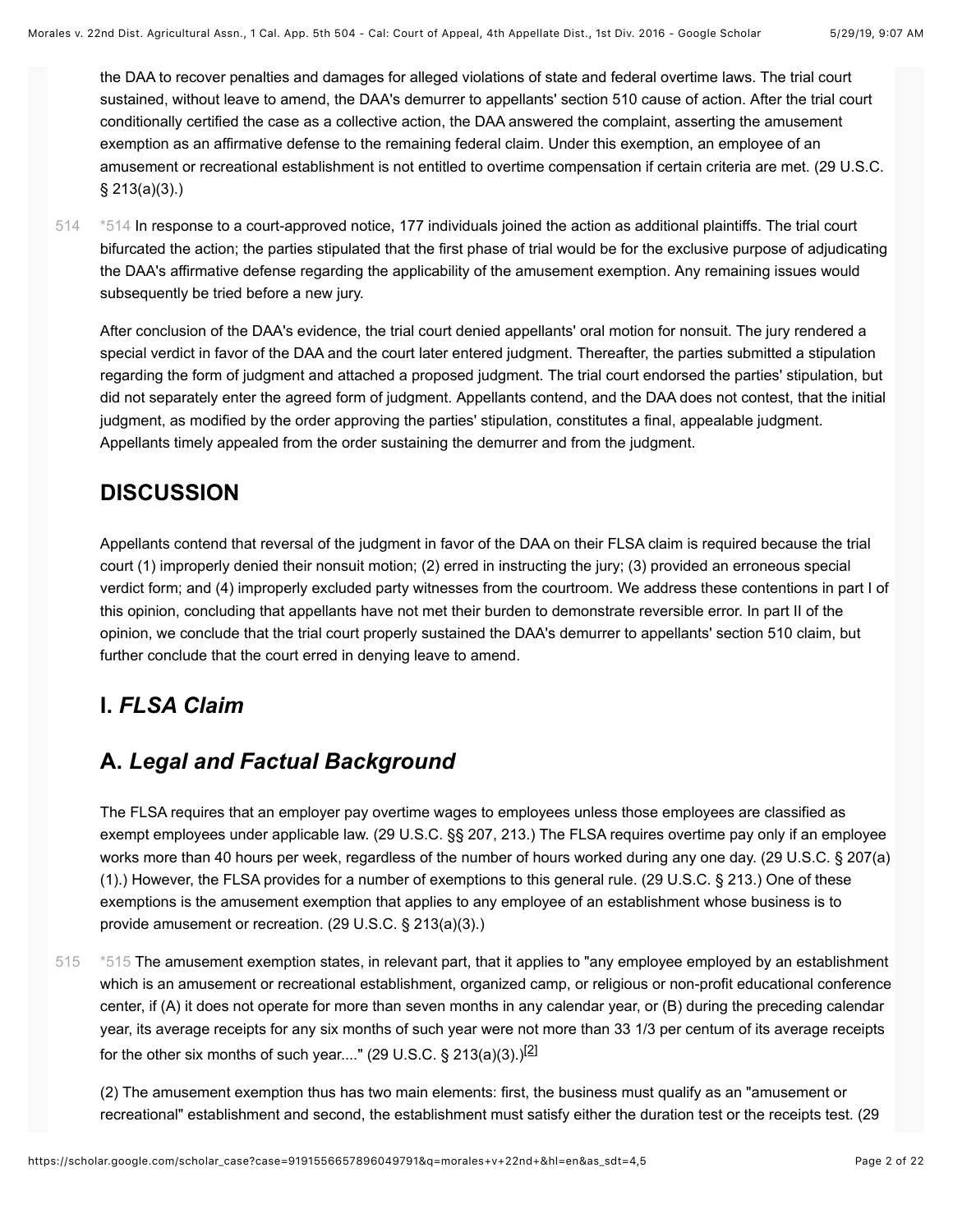U.S.C. § 213(a)(3); 29 C.F.R. § 779.385 (2015).) The first element has two subparts: (1) identifying the "establishment" and (2) determining the "amusement or recreational" nature of that establishment. "The logical purpose of the [amusement exemption] is to exempt ... amusement and recreational enterprises ..., which by their nature, have very sharp peak and slack seasons.... Their particular character may require longer hours in a shorter season, their [economic status may make higher wages impractical, or they may offer non-monetary rewards." \(](https://scholar.google.com/scholar_case?case=17351090993451496377&q=morales+v+22nd+&hl=en&as_sdt=4,5)*Brock v. Louvers and Dampers, Inc.* (6th Cir. 1987) 817 F.2d 1255, 1259.)

Appellants contend that they are entitled to overtime wages under the FLSA. As an affirmative defense, the DAA asserted that it is exempt from the FLSA under the amusement exemption. The matter proceeded to trial, at which the DAA presented evidence that it is exempt from the FLSA under the amusement exemption. After the conclusion of the DAA's evidence, appellants orally moved for nonsuit, asserting that, as a matter of law, the amusement exemption did not apply because the DAA failed to show (1) that it existed to promote youth summer employment, and (2) that the majority of its income was derived from amusement or recreation. The trial court denied the motion, concluding that the evidence could support a finding that the DAA operated as a single establishment, that the nature of that single establishment was amusement or recreational, and that it satisfied the receipts test.

#### <span id="page-2-0"></span>**B.** *Eligibility for Amusement Exemption*

[516](#page-2-0)

(3) As a preliminary matter before we examine the nonsuit motion, the parties dispute whether eligibility for the amusement exemption turns on (1) the nature of the employer's revenue producing activities, or (2) the work [\\*516](#page-2-0) performed by the employee. As appellants note, this question is of great importance to this appeal because it impacts the order denying nonsuit and some of the challenged jury instructions. The parties have not cited, and we have not found, any California case law addressing this issue. The parties rely on federal case law. While we are not bound to follow federal court precedent, "`numerous and consistent'" federal decisions may be particularly persuasive when they interpret federal law. (*Etcheverry v. Tri-Ag Service, Inc.* [\(2000\) 22 Cal.4th 316, 320-321 \[93 Cal.Rptr.2d 36, 993 P.2d](https://scholar.google.com/scholar_case?case=13737481198659768018&q=morales+v+22nd+&hl=en&as_sdt=4,5) 366].)

Relying on *[Brennan v. Six Flags over Georgia, Ltd.](https://scholar.google.com/scholar_case?case=6901665040216615442&q=morales+v+22nd+&hl=en&as_sdt=4,5)* (5th Cir. 1973) 474 F.2d 18 (*Six Flags*), appellants contend that it is the "nature [or character] of the work" and "not the source of the remuneration, that controls" and "gives rise to the need for [the amusement] exemption." (*Id.* at p. 19.) About a year after *Six Flags,* however, the Fifth Circuit came to the opposite conclusion, holding that an employer's "principal activity should be determinative of [its] eligibility for an exemption." (*[Brennan v. Texas City Dike & Marina, Inc.](https://scholar.google.com/scholar_case?case=5205917290899589643&q=morales+v+22nd+&hl=en&as_sdt=4,5)* (5th Cir. 1974) 492 F.2d 1115, 1119 (*Texas City*).) The Fifth Circuit provided no reason in *Texas City* regarding its change in position. (*Ibid.*) The Sixth, First and Tenth Circuits later [adopted the Fifth Circuit's new position that it is the employer's principal activity that controls. \(](https://scholar.google.com/scholar_case?case=11120818117759563359&q=morales+v+22nd+&hl=en&as_sdt=4,5)*Marshall v. New Hampshire Jockey Club, Inc.* (1st Cir. 1977) 562 F.2d 1323, 1331, fn. 4 (*Marshall*); *Brennan v. Southern Productions, Inc.* (6th Cir. 1975) 513 F.2d 740, 746-747; *[Hamilton v. Tulsa County Public Facilities Authority](https://scholar.google.com/scholar_case?case=8659266040752498527&q=morales+v+22nd+&hl=en&as_sdt=4,5)* (10th Cir. 1996) 85 F.3d 494, 497; *[Chessin v. Keystone Resort Management, Inc.](https://scholar.google.com/scholar_case?case=3124609706887070017&q=morales+v+22nd+&hl=en&as_sdt=4,5)* (10th Cir. 1999) 184 F.3d 1188, 1193-1194 (*Chessin*).)[\[3\]](#page-19-2) We [find these "numerous and consistent" federal circuit court decisions to be persuasive on the issue. \(](https://scholar.google.com/scholar_case?case=7188735776116086126&q=morales+v+22nd+&hl=en&as_sdt=4,5)*Conrad v. Bank of America* (1996) 45 Cal.App.4th 133, 150 [53 Cal.Rptr.2d 336].)

<span id="page-2-1"></span>(4) Moreover, appellants have not provided a reasonable basis for us to reject these decisions. As one court noted, the plain language of the amusement exemption suggests that the inquiry "turns on the nature of the employer's business, not on the nature of the employee's work." (*Marshall, supra,* [562 F.2d at p. 1331, fn. 4.](https://scholar.google.com/scholar_case?case=11120818117759563359&q=morales+v+22nd+&hl=en&as_sdt=4,5)) Additionally, the applicable federal regulations state that exemptions "depend on the character of the establishment." (29 C.F.R. § 779.302 (2015).) "[I]f the establishment meets the tests enumerated in these sections, employees `employed by' that establishment are generally exempt" from the FLSA's overtime provision. (29 C.F.R. § 779.302 (2015).) Finally, a formal opinion letter from the United States Department of Labor (DOL), Wage and Hour Division provides: "Whether or not an establishment has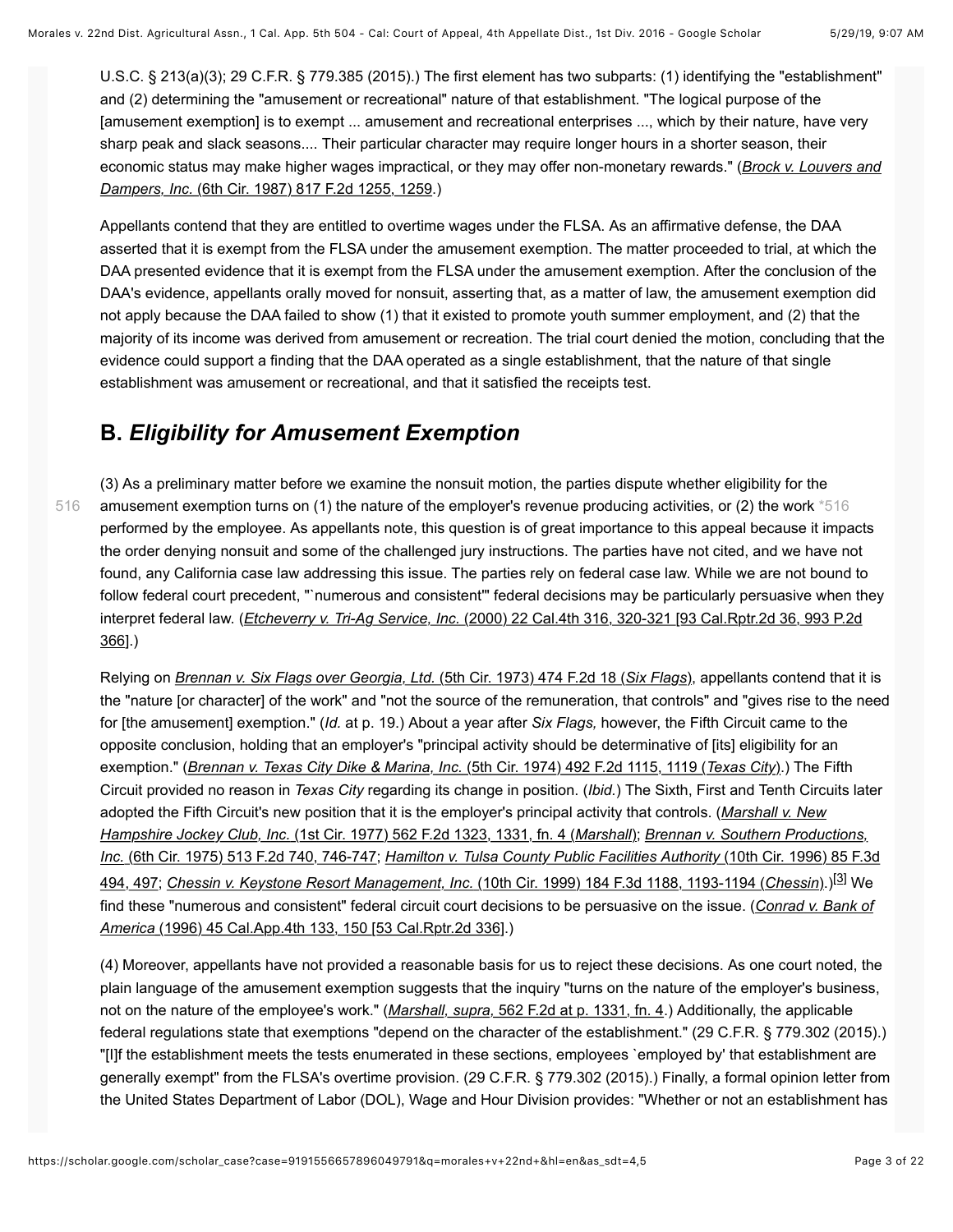an 'amusement or recreational' character for purposes of the section [\\*517](#page-3-0) 13(a)(3) exemption depends on its principal or primary activity." (DOL, Wage & Hour Division, opinion letter FLSA No. 2006-39 (DOL 2006-39) [as of July 13, 2016].) ["\[I\]nterpretations contained in formats such as opinion letters are `entitled to respect....'" \(](https://scholar.google.com/scholar_case?case=7186394148855877004&q=morales+v+22nd+&hl=en&as_sdt=4,5)*Christensen v. Harris County* (2000) 529 U.S. 576, 587 [146 L.Ed.2d 621, 120 S.Ct. 1655].) [517](#page-3-0)

<span id="page-3-0"></span>(5) In summary, we conclude that eligibility for the amusement exemption turns on the nature of the employer's revenueproducing activities, not on the nature of the work performed by the employee.

# **C.** *Nonsuit Motion*

[518](#page-3-1)

Appellants assert that one of the most important issues in this case in the trial court was whether all of the DAA's business operations, locations, buildings, and departments constitute a single establishment because, if it is deemed to be a single establishment, it would satisfy the receipts test for the claimed exemption. Appellants argued in the trial court that they were entitled to a nonsuit because a required element of the amusement exemption is showing that the employment "plainly and unmistakably" falls within the letter and spirit of the exemption, and the DAA had failed to show that all of its operations constitute a single establishment. The trial court denied the motion, finding that the DAA had presented sufficient evidence from which the jury could find that the DAA operated a single establishment, and that the nature of the establishment was amusement or recreational.

(6) The principal purpose in enacting the FLSA was to protect all covered workers from substandard wages and oppressive working hours. (*Barrentine v. Arkansas-Best Freight System* (1981) 450 U.S. 728, 739 [67 L.Ed.2d 641, 101 [S.Ct. 1437\].\) A defendant bears the burden of proof of establishing the applicability of an FLSA exemption as an](https://scholar.google.com/scholar_case?case=16543709975100191711&q=morales+v+22nd+&hl=en&as_sdt=4,5) affirmative defense. (*Ramirez v. Yosemite Water Co.* [\(1999\) 20 Cal.4th 785, 794-795 \[85 Cal.Rptr.2d 844, 978 P.2d 2\]](https://scholar.google.com/scholar_case?case=17614652477807661168&q=morales+v+22nd+&hl=en&as_sdt=4,5) (*Ramirez*); accord, *Corning Glass Works v. Brennan* [\(1974\) 417 U.S. 188, 196-197 \[41 L.Ed.2d 1, 94 S.Ct. 2223\]](https://scholar.google.com/scholar_case?case=7542299068311812851&q=morales+v+22nd+&hl=en&as_sdt=4,5).) [Determining whether an exemption applies is a fact-specific inquiry. \(](https://scholar.google.com/scholar_case?case=9935215433823501155&q=morales+v+22nd+&hl=en&as_sdt=4,5)*Vinole v. Countrywide Home Loans, Inc.* (9th Cir. 2009) 571 F.3d 935, 945.)

<span id="page-3-1"></span>(7) As a general matter, FLSA exemptions "are to be narrowly construed against the employers seeking to assert them [and their application \[is\] limited to those establishments plainly and unmistakably within their terms and spirit." \(](https://scholar.google.com/scholar_case?case=4083129590201380862&q=morales+v+22nd+&hl=en&as_sdt=4,5)*Arnold v. Ben Kanowsky, Inc.* (1960) 361 U.S. 388, 392 [4 L.Ed.2d 393, 80 S.Ct. 453]; see *Guerrero v. Superior Court* (2013) 213 Cal.App.4th 912, 941 [153 Cal.Rptr.3d 315] (*Guerrero*[\).\) Appellants, however, seek to transform this policy statement](https://scholar.google.com/scholar_case?case=1452708939598112017&q=morales+v+22nd+&hl=en&as_sdt=4,5) into a new standard of proof. Appellants have [\\*518](#page-3-1) cited no authority to support their contention, and we reject it. (8) The amusement exemption has two, and only two, elements: first, the business must qualify as an "amusement or recreational" establishment and, second, the establishment must satisfy either the duration test or the receipts test. (29 U.S.C. § 213(a)(3); 29 C.F.R. § 779.385 (2015).)

The parties stipulated that, if the DAA were viewed in the aggregate as a single establishment, it would meet the receipts test of the amusement exemption. Accordingly, we focus on the first element of the amusement exemption and examine whether the trial court properly denied nonsuit because the DAA presented evidence showing (1) that it is a single establishment, and (2) that the nature of its principal or primary activity is amusement or recreational.

(9) A party is entitled to a nonsuit when, as a matter of law, the evidence presented by the party opposing the nonsuit is insufficient to allow a jury to find in the opposing party's favor. (See *Saunders v. Taylor* (1996) 42 Cal.App.4th 1538, [1541 \[50 Cal.Rptr.2d 395\].\) In ruling on a nonsuit motion the trial court must interpret all of the evidence most favora](https://scholar.google.com/scholar_case?case=8678399689146361972&q=morales+v+22nd+&hl=en&as_sdt=4,5)bly to the party opposing the nonsuit and most strongly against the party seeking the nonsuit, and must resolve all [presumptions, inferences, conflicts, and doubts in favor of the party opposing the nonsuit. \(](https://scholar.google.com/scholar_case?case=14272419651509122515&q=morales+v+22nd+&hl=en&as_sdt=4,5)*Powerhouse Motorsports Group, Inc. v. Yamaha Motor Corp., U.S.A.* (2013) 221 Cal.App.4th 867, 887 [164 Cal.Rptr.3d 811].) We review the [ruling on a nonsuit de novo, applying the same standard as the trial court. \(](https://scholar.google.com/scholar_case?case=8678399689146361972&q=morales+v+22nd+&hl=en&as_sdt=4,5)*Saunders v. Taylor, supra,* 42 Cal.App.4th at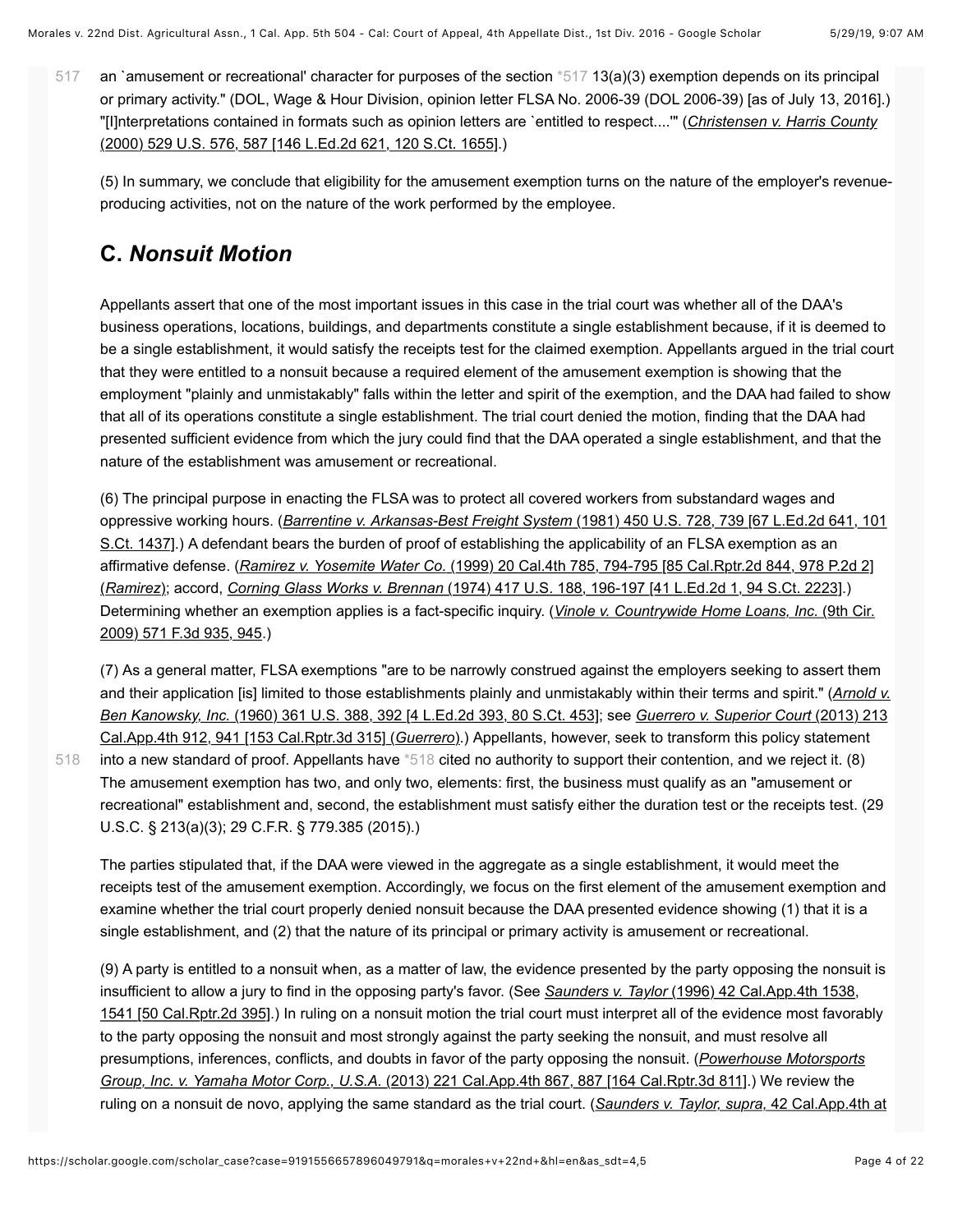[pp. 1541-1542.\) Thus, the issue before us is whether the evidence presented by the DAA, viewed favorably to its cause](https://scholar.google.com/scholar_case?case=8678399689146361972&q=morales+v+22nd+&hl=en&as_sdt=4,5), was insufficient as a matter of law to show that the DAA operated a single establishment and that the nature of its principal or primary activity was amusement or recreational.

#### **1.** *Single Establishment*

[520](#page-4-1)

(10) Application of the amusement exemption depends on the general character of the establishment/employer. (29 C.F.R. § 779.302 (2015).) The term "establishment" refers to a "`distinct physical place of business.'" (29 C.F.R. § 779.23 (2015).) An "`enterprise'" may be "composed of a single establishment." (29 C.F.R. § 779.303 (2015).) "The term `establishment,' however, is not synonymous with the words `business' or `enterprise' when those terms are used to describe multiunit operations. In such a multiunit operation some of the establishments may qualify for exemption, others may not." (*Ibid.*) Leased departments in a departmentalized store are generally not considered to be separate establishments for purposes of the exemptions. (29 C.F.R. § 779.306 (2015).)

<span id="page-4-0"></span>[\\*519](#page-4-0) Both parties cite 29 Code of Federal Regulations part 779.305 (2015), which provides that an establishment should be considered separate under the FLSA if "(a) It is physically separated from the other activities; and (b) it is functionally operated as a separate unit having separate records, and separate bookkeeping; and (c) there is no interchange of employees between the units." $[4]$  The trial court instructed the jury with a modified version of this regulation. [519](#page-4-0)

<span id="page-4-2"></span>(11) Title 29 Code of Federal Regulations part 779.305 (2015) describes a three-part test for distinguishing whether "two or more physically separated portions of a business *though located on the same premises* ... may constitute more than one establishment for purposes of exemptions." (Italics added.) However, we question whether this test applies where, as here, multiple premises are involved. Significantly, the fact that multiple premises are involved is not fatal to a finding that the multiple premises constitute a single establishment. (*Mitchell v T. F. Taylor Fertilizer Works, Inc.* (5th Cir. 1956) 233 F.2d 284, 285, 287 (*Mitchell*[\) \[fertilizer dry mixing plant and office located on different premises constituted a single](https://scholar.google.com/scholar_case?case=8688633890572262204&q=morales+v+22nd+&hl=en&as_sdt=4,5) [establishment for purposes of the retail or service establishments exemption\];](https://scholar.google.com/scholar_case?case=4581309710344635403&q=morales+v+22nd+&hl=en&as_sdt=4,5) *Doe v. Butler Amusements, Inc.* (N.D.Cal. 2014) 71 F.Supp.3d 1125, 1127, 1140-1141 (*Doe*) [cross-motions for summary judgment denied where carnival operating in more than one physical location could constitute a single establishment]; see also *Marshall, supra,* 562 F.2d [at p. 1331 \["\[W\]e think it appropriate to proceed beyond \[29 C.F.R. part 779.305\] and look more broadly into `the](https://scholar.google.com/scholar_case?case=11120818117759563359&q=morales+v+22nd+&hl=en&as_sdt=4,5) integrity of the economic ... and functional separation between the business units'."].) As the *Mitchell* court noted, "the suggestion that the right to an [\\*520](#page-4-1) exemption depends upon such factors as whether part of the business is separated by a partition, or is conducted in an adjoining building, or in a building across the street or five blocks away, does not recommend itself as a rational distinction; furthermore, it does not appear to have been the intent of Congress." (*Mitchell, supra,* [at pp. 285-286.](https://scholar.google.com/scholar_case?case=8688633890572262204&q=morales+v+22nd+&hl=en&as_sdt=4,5))

<span id="page-4-1"></span>(12) The *Doe* court examined 29 Code of Federal Regulations part 1620.9 (2014), a regulation issued by the United States Equal Employment Opportunity Commission to interpret the Equal Pay Act of 1963 (Pub.L. No. 88-38 (June 10, 1963) 77 Stat. 56), which is part of the FLSA. (*Doe, supra,* [71 F.Supp.3d at p. 1134 & fn. 5.](https://scholar.google.com/scholar_case?case=4581309710344635403&q=morales+v+22nd+&hl=en&as_sdt=4,5)) The definition of "establishment" is important to Equal Pay Act analysis because the statute prohibits pay discrimination on the basis of sex within an "establishment." (29 U.S.C. § 206(d)(1).) Title 29 Code of Federal Regulations part 1620.9 (2015) provides that "each physically separate place of business is ordinarily considered a separate establishment," but in unusual circumstances "two or more portions of a business enterprise, even though located in a single physical place of business, may constitute more than one establishment" or "*two or more distinct physical portions of a business enterprise* [*could be treated*] *as a single establishment.* For example, a central administrative unit may hire all employees, set wages, and assign the location of employment; employees may frequently interchange work locations; and daily duties may be virtually identical and performed under similar working conditions." (29 C.F.R. § 1620.9, subds. (a) & (b) (2015), italics added.) The *Doe* court concluded, and we agree, that this regulation offers guidance as to the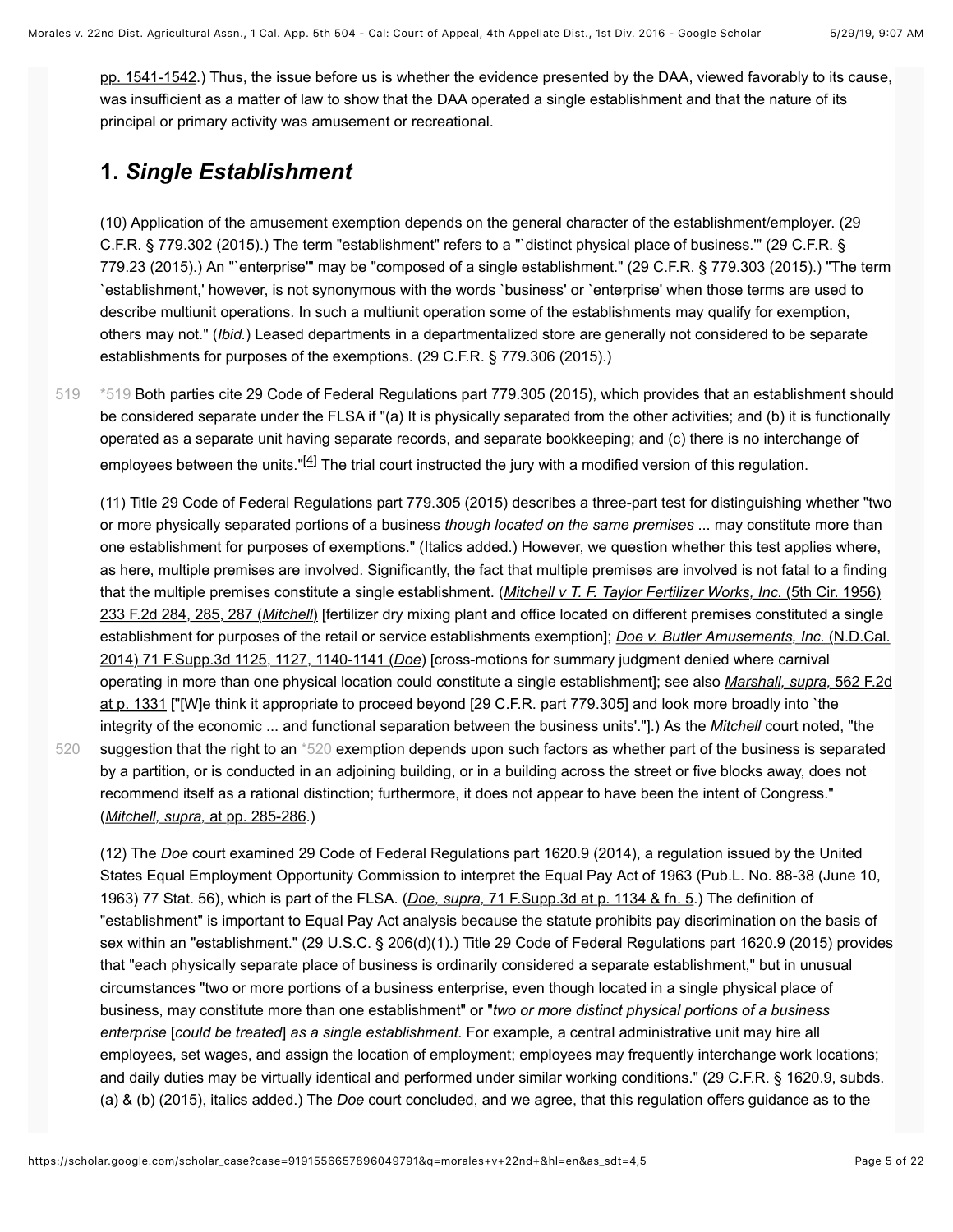[521](#page-5-0)

[meaning of "establishment" in the context of overtime and minimum wage claims. \(](https://scholar.google.com/scholar_case?case=4581309710344635403&q=morales+v+22nd+&hl=en&as_sdt=4,5)*Doe, supra,* 71 F.Supp.3d at p. 1134  $8$  fn. 5.)

Accordingly, reliance by the parties and the court on the three-part test of 29 Code of Federal Regulations part 779.305 may be misplaced. Appellants, however, do not claim error on this ground. Thus, we examine the trial court's ruling on the nonsuit motion utilizing the three-part conjunctive test of 29 Code of Federal Regulations part 779.305 (2015) to determine whether the DAA presented evidence showing that it operates as a single establishment. Under this test, evidence showing physical and functional separation, and no interchange of employees is sufficient to show that an establishment should be considered separate, rather than a single establishment.

<span id="page-5-0"></span>The Horsepark is physically separated from the Fairgrounds. Nonetheless, the DAA presented evidence showing that its board of directors oversees the Fairgrounds, the Horsepark and the Recreation Center. The day-to-day operations of the Recreation Center are performed by private companies that run their respective businesses under written leases and operating agreements with the DAA, but the DAA, as the landlord, handles major issues such as [\\*521](#page-5-0) plumbing or electrical problems. The chief financial officer of the DAA testified that the DAA has an organizational chart. Different areas of responsibility are divided into departments, with different department numbers. All departments are "very tightly linked together" and they share employees and resources. A single set of books exists for all of the departments and the departments cannot function separately. The DAA has a single operating bank account for all departments. The Horsepark does not have a separate bank account or accounts payable department.

The department heads for all departments report to the executive management of the DAA. The departments do not have separate executive officers or boards of directors. Additionally, the DAA's accounting staff is used interchangeably as needed at the Horsepark to track accounts receivables, and the DAA's employees perform necessary maintenance, recycling, marketing, security and janitorial work for all departments. The Horsepark and the DAA use the same payroll and human resources departments.

(13) This constitutes substantial evidence showing that the two separate properties qualify as a single establishment, since they are not functionally operated as separate departments, do not have separate records and separate bookkeeping, and there is an interchange of employees between them. Although appellants may have presented [conflicting evidence on this element, conflicting evidence is disregarded when evaluating a motion for nonsuit. \(](https://scholar.google.com/scholar_case?case=4408342859865103211&q=morales+v+22nd+&hl=en&as_sdt=4,5)*Edwards v. Centex Real Estate Corp.* (1997) 53 Cal.App.4th 15, 27-28 [61 Cal.Rptr.2d 518].)

#### **2.** *Amusement or Recreational Character of Establishment*

(14) Appellants next contend that the trial court erred in denying their motion for nonsuit because there was no substantial evidence to support a finding that the DAA derived a majority of its income from amusement or recreation. As appellants note, in determining whether the character of an establishment is primarily amusement or recreational, some courts have utilized an income test to determine the principal activity of the enterprise, under the rationale that the major income source of a business will be the principal activity of the business. (See, e.g., *Texas City, supra,* 492 F.2d at [pp. 1119-1120 \[the major income source of the business will be its principal activity\].\) In contrast, another court declined](https://scholar.google.com/scholar_case?case=5205917290899589643&q=morales+v+22nd+&hl=en&as_sdt=4,5) to require that an establishment derive a certain percentage of revenue from strictly recreational activities in order to be considered recreational. (*Chessin, supra,* [184 F.3d at p. 1194.](https://scholar.google.com/scholar_case?case=3124609706887070017&q=morales+v+22nd+&hl=en&as_sdt=4,5)) Instead, the *Chessin* court examined the totality of the circumstances, "including but not limited to the establishment's primary purpose; activities and services, such as restaurants and shops, that it offers incidental to its recreational facilities; its relationship to land set aside for recreational use; and its revenue sources." (*Ibid.*)

<span id="page-5-1"></span>[\\*522](#page-5-1) In DOL 2006-39, the DOL stated "[w]hether or not an establishment has an `amusement or recreational' character for purposes of the [amusement] exemption depends on its principal or primary activity." After so holding, the DOL noted [522](#page-5-1)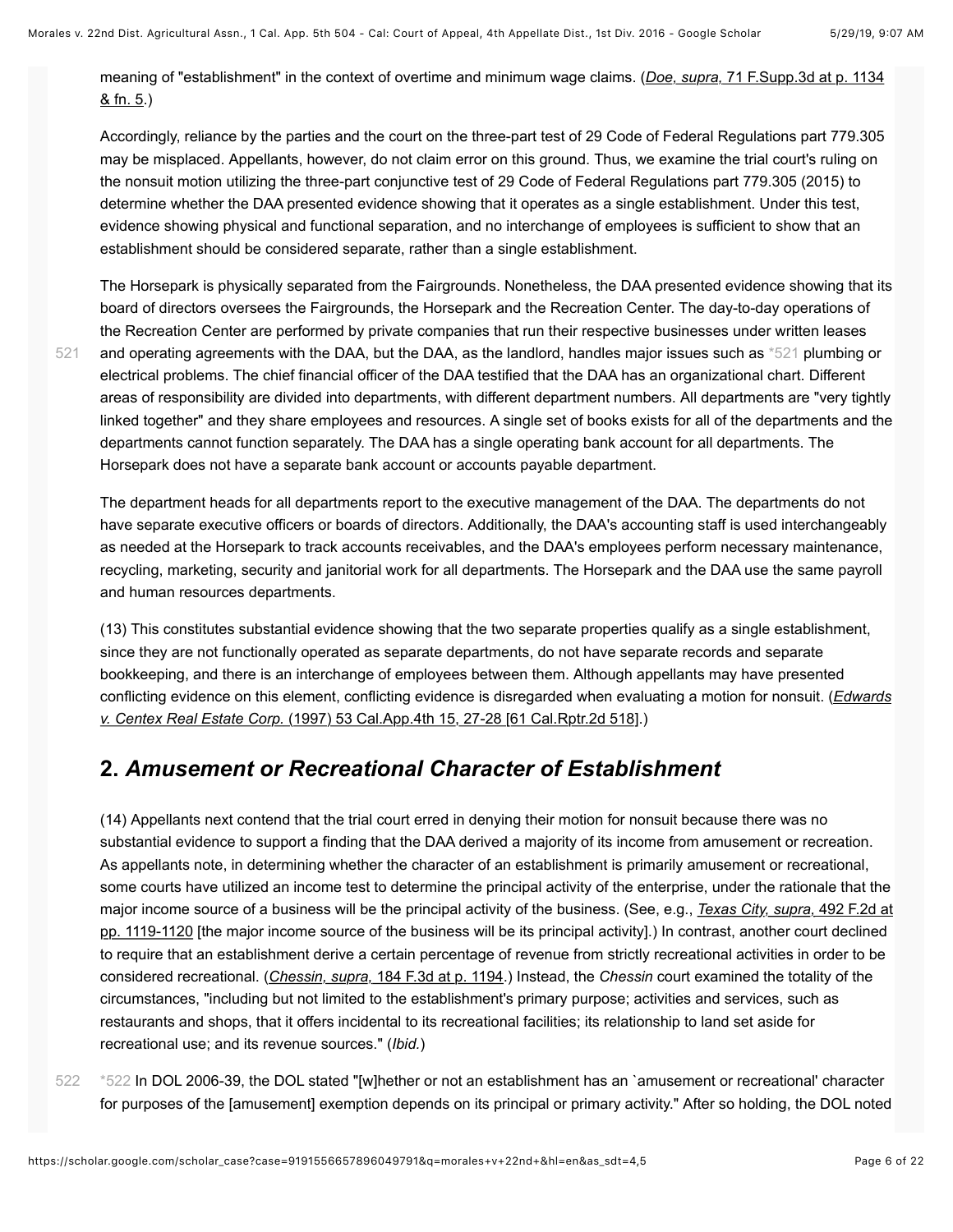that, based on the information provided, the principal activity of the establishment (vessels providing overnight vacation cruises) appeared to be selling recreational activities, but that other factors "may weigh" against a finding that the establishment had an amusement or recreational character, noting "if the majority of [the establishment's] income is derived from food, drink, lodging, concessions, and gifts, rather than from the premium portion of ticket sales paid for the nature-related and sight-related aspects of the excursion and entertainment, that would weigh against [the establishment] having an amusement or recreational character." (*Ibid.*) Thus, the DOL appears to have adopted a totality of the circumstances test to determine the amusement or recreational nature of an establishment, since it did not require that the establishment derive a certain percentage of revenue from activities that were strictly amusement or recreational, but rather, considered the source of the establishment's income to be one factor in the overall analysis. We agree with this conclusion. Accordingly, in evaluating whether the trial court properly denied nonsuit on the ground that the DAA established that the nature of its establishment is amusement or recreational, we look to the totality of the circumstances, including the portion of the DAA's revenue derived from amusement or recreational activities.

The amusement exemption provides that the establishment must be for "amusement" or "recreation[]," but does not define these terms. (29 U.S.C. § 213(a)(3).) A federal regulation provides a somewhat circular definition of amusement or recreational establishments as "establishments frequented by the public for its amusement or recreation." (29 C.F.R. § 779.385 (2015).) According to the Oxford English Dictionary, "amusement" means "[r]ecreation, relaxation, the pleasurable action upon the mind of anything light and cheerful" and defines "recreation" as "[t]he action or fact of refreshing or entertaining oneself through a pleasurable or interesting pastime, amusement, activity." (Oxford English Dict. Online (2016) < http://www.oed.com> [as of July 13, 2016].) At least one federal circuit court found the phrase "`[r]ecreational establishment'" to be ambiguous because the words used in the statute do not plainly convey where the boundary for the exemption lies. (*Chao v. Double JJ Resort Ranch* [\(6th Cir. 2004\) 375 F.3d 393, 396-397](https://scholar.google.com/scholar_case?case=4570800169648024737&q=morales+v+22nd+&hl=en&as_sdt=4,5).) We agree with this assessment.

<span id="page-6-0"></span>(15) Because of this ambiguity, in determining whether the exception applies, we may properly consider any legislative history. The Sixth Circuit noted that "[t]he purpose of the seasonal amusement or recreational establishment exemption was not clearly spelled out in the legislative history of either the 1961 or 1966 amendments. However, there is some useful legislative history discussing a proposed 1965 amendment to the FLSA. The House [\\*523](#page-6-0) Committee Report stated that the amusement and recreational establishment exemption would cover `such seasonal recreational or amusement activities as amusement parks, carnivals, circuses, sport events, parimut[u]el racing, sport boating or fishing, or other similar or related activities....' [Citation.] Although the proposed amendment was not passed, the legislative history is relevant because the following year Congress enacted a similar amendment including the amusement and recreational exemption." (*[Brock v. Louvers and Dampers, Inc., supra,](https://scholar.google.com/scholar_case?case=17351090993451496377&q=morales+v+22nd+&hl=en&as_sdt=4,5)* 817 F.2d at p. 1258.)

Another court noted that while the legislative history is "skimpy," it "suggests that the exemption does not cover establishments whose sole or primary activity is selling goods." (*Texas City, supra,* [492 F.2d at p. 1118](https://scholar.google.com/scholar_case?case=5205917290899589643&q=morales+v+22nd+&hl=en&as_sdt=4,5).) The *Texas City* court noted the Tenth Circuit's statement that the purpose of the amusement exemption is "`to allow recreational facilities to employ young people on a seasonal basis and not have to pay the relatively high minimum wages required'" by the FLSA. (*Texas City,* at p. 1118, fn. 6, citing *Brennan v. Yellowstone Park Lines* [\(10th Cir. 1973\) 478 F.2d 285, 288.](https://scholar.google.com/scholar_case?case=18026988575255417175&q=morales+v+22nd+&hl=en&as_sdt=4,5)) The *Texas City* court commented that "[w]hile that appears to be a logical theory, we can find nothing in the legislative history to confirm it. The legislative history simply does not directly address the purpose of the amusement-recreation exemption." (*[Texas City, supra,](https://scholar.google.com/scholar_case?case=5205917290899589643&q=morales+v+22nd+&hl=en&as_sdt=4,5)* at p. 1118, fn. 6.)

(16) With this background, we note that the recreational nature of the DAA is established by statute. The statutory purpose of the DAA is to hold "fairs, expositions and exhibitions for the purpose of exhibiting all of the industries and industrial enterprises, resources and products of every kind or nature of the state with a view toward improving, exploiting, encouraging and stimulating them," and to "[c]onstruct[], maintain[] and operat[e] recreational and cultural facilities of general public interest." (Food & Agr. Code, § 3951, subds. (a) & (b).) (17) The DAA is statutorily empowered

[523](#page-6-0)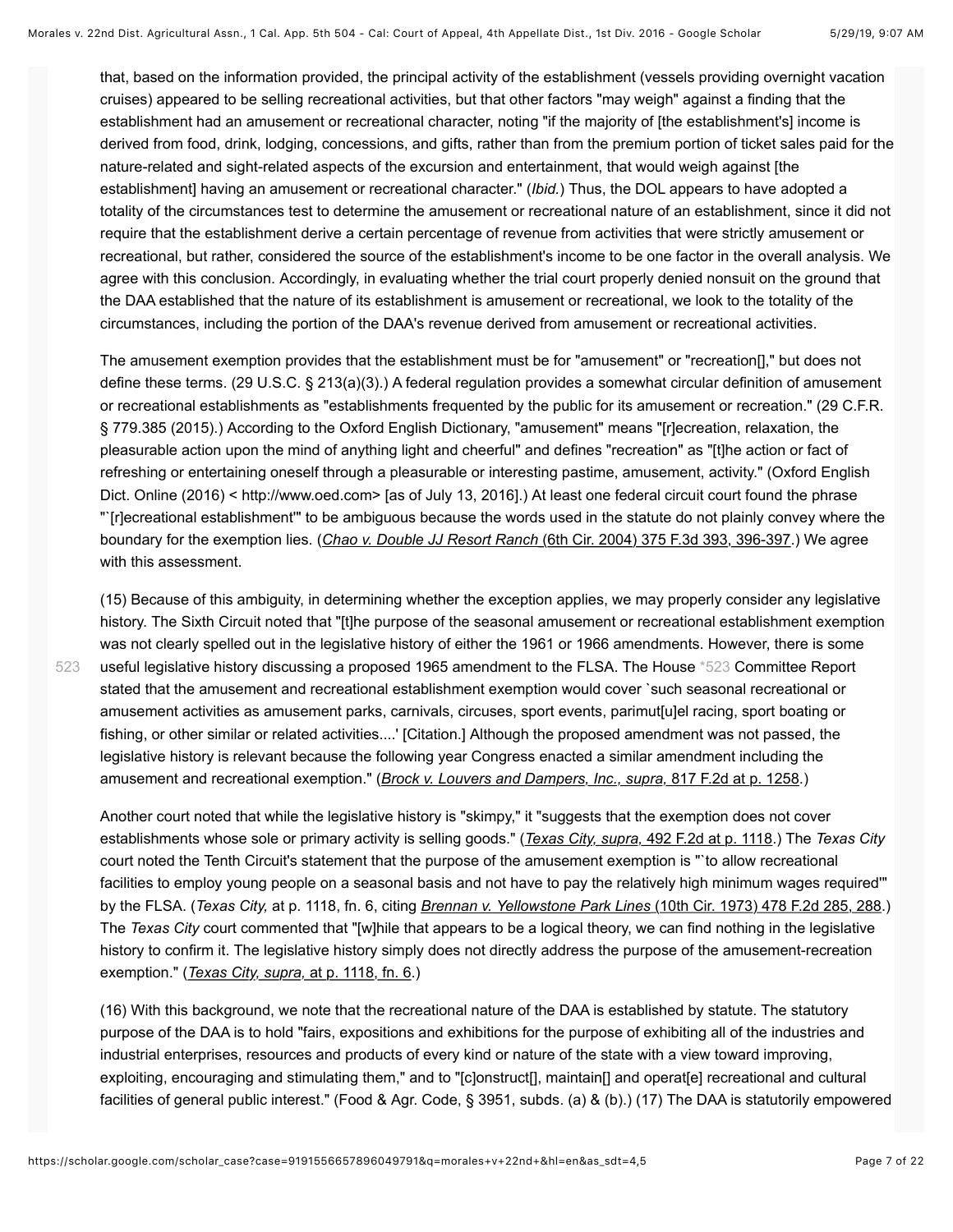to lease its property. (Food & Agr. Code, § 4051, subd. (12).) (18) Additionally, other courts have concluded that fairgrounds are recreational in nature. (*Hamilton v. Tulsa County Public Facilities Authority, supra,* 85 F.3d at pp. 496, [497 \[holding public trust that managed fairgrounds to be exempt from the overtime provisions of the FLSA under the](https://scholar.google.com/scholar_case?case=3368901323383932672&q=morales+v+22nd+&hl=en&as_sdt=4,5) amusement or recreational establishment exemption exception]; *Gibbs v. Montgomery County Agricultural. Society* [\(S.D.Ohio 2001\) 140 F.Supp.2d 835, 844 \[holding the amusement exemption applied because "the uncontroverted](https://scholar.google.com/scholar_case?case=17210586389890208826&q=morales+v+22nd+&hl=en&as_sdt=4,5) evidence establishes that the Defendant's principal `activities are the management of the Montgomery County Fairgrounds — including leasing it for various recreational and other activities....'"]; *Chaney v. Clark County Agricultural. Society* [\(1993\) 90 Ohio App.3d 421, 423, 425-426 \[629 N.E.2d 513\] \[noting that the DOL, Wage and Hour Division](https://scholar.google.com/scholar_case?case=1734322212321804031&q=morales+v+22nd+&hl=en&as_sdt=4,5) handbook provides the activities of the usual ""[s]tate or county fair are analogous to those of an amusement park, carnival, or circus ... and ... may [\\*524](#page-7-0) thus qualify for the [29 United States Code section 213](a)(3) exemption if the [operational] tests are met."'"].)

[524](#page-7-0)

<span id="page-7-0"></span>(19) The evidence that the DAA presented shows that the primary nature of its establishment is amusement and recreational. The mission statement of the DAA is "[t]o manage and promote a world-class, multi-use, public assembly facility with an emphasis on agriculture, education, entertainment and recreation in a fiscally sound and environmentally conscientious manner for the benefit of all." The DAA produces numerous events each year, such as the Del Mar National Horse Show, the San Diego County Fair, the Professional Bull Riding Circuit, the annual Scream Zone and, previously, the Holiday of Lights. The DAA also utilizes its premises to host approximately 300 interim events per year, produced by organizations that rent its facilities, including events such as home and garden shows, bridal bazaars, dog shows, cat shows and private events. The trial court could have rationally concluded that the primary character of these interim events is amusement or recreational.

Appellants represent that the DAA derives about 50 percent of its total income from the fair and 1 percent from its lease to the Del Mar Thoroughbred Club. They claim that the jury could infer that about 49 percent of the DAA's total income came from interim events that are not amusement or recreational in character. However, in light of our conclusion that the trial court could have rationally found that the primary character of the interim events is amusement or recreational, appellants' argument works against them. Despite the lack of authority regarding the meaning of "amusement or recreational," this evidence is sufficient to show that the primary nature of the DAA is to provide amusement or recreation.

<span id="page-7-2"></span>In summary, the trial court properly denied appellants' nonsuit motion because the DAA presented sufficient evidence that it is a single establishment that provides amusement or recreation.<sup>[\[5\]](#page-20-0)</sup>

#### **D.** *Jury Instructions*

#### **1.** *General Legal Principles*

[525](#page-7-1)

<span id="page-7-1"></span>(20) A party is entitled to request that the jury be correctly instructed on any of the party's theories of the case that is supported by substantial [\\*525](#page-7-1) evidence. (*Soule v. General Motors Corp.* (1994) 8 Cal.4th 548, 572 [34 Cal.Rptr.2d 607, 882 P.2d 298] (*Soule*[\).\) An erroneous refusal to instruct the jury is reversible if it is probable that the error prejudicially](https://scholar.google.com/scholar_case?case=307542246982882129&q=morales+v+22nd+&hl=en&as_sdt=4,5) affected the verdict. (*Id.* at p. 580.) We independently review contentions that the court erred in instructing the jury. (*Cristler v. Express Messenger Systems, Inc.* [\(2009\) 171 Cal.App.4th 72, 82 \[89 Cal.Rptr.3d 34\]](https://scholar.google.com/scholar_case?case=8172367553089026779&q=morales+v+22nd+&hl=en&as_sdt=4,5).) In doing so, and in evaluating any prejudicial impact of the allegedly erroneous instruction, we view the evidence in the light most favorable to the losing party because "we must assume the jury might have believed the evidence upon which the proposed instruction was predicated and might have rendered a verdict in favor of the losing party had a proper instruction been given." (*Bourgi v. West Covina Motors, Inc.* [\(2008\) 166 Cal.App.4th 1649, 1664 \[83 Cal.Rptr.3d 758\].](https://scholar.google.com/scholar_case?case=7195764782993255552&q=morales+v+22nd+&hl=en&as_sdt=4,5)) When deciding whether an instructional error was prejudicial, we must consider "insofar as relevant, `(1) the degree of conflict in the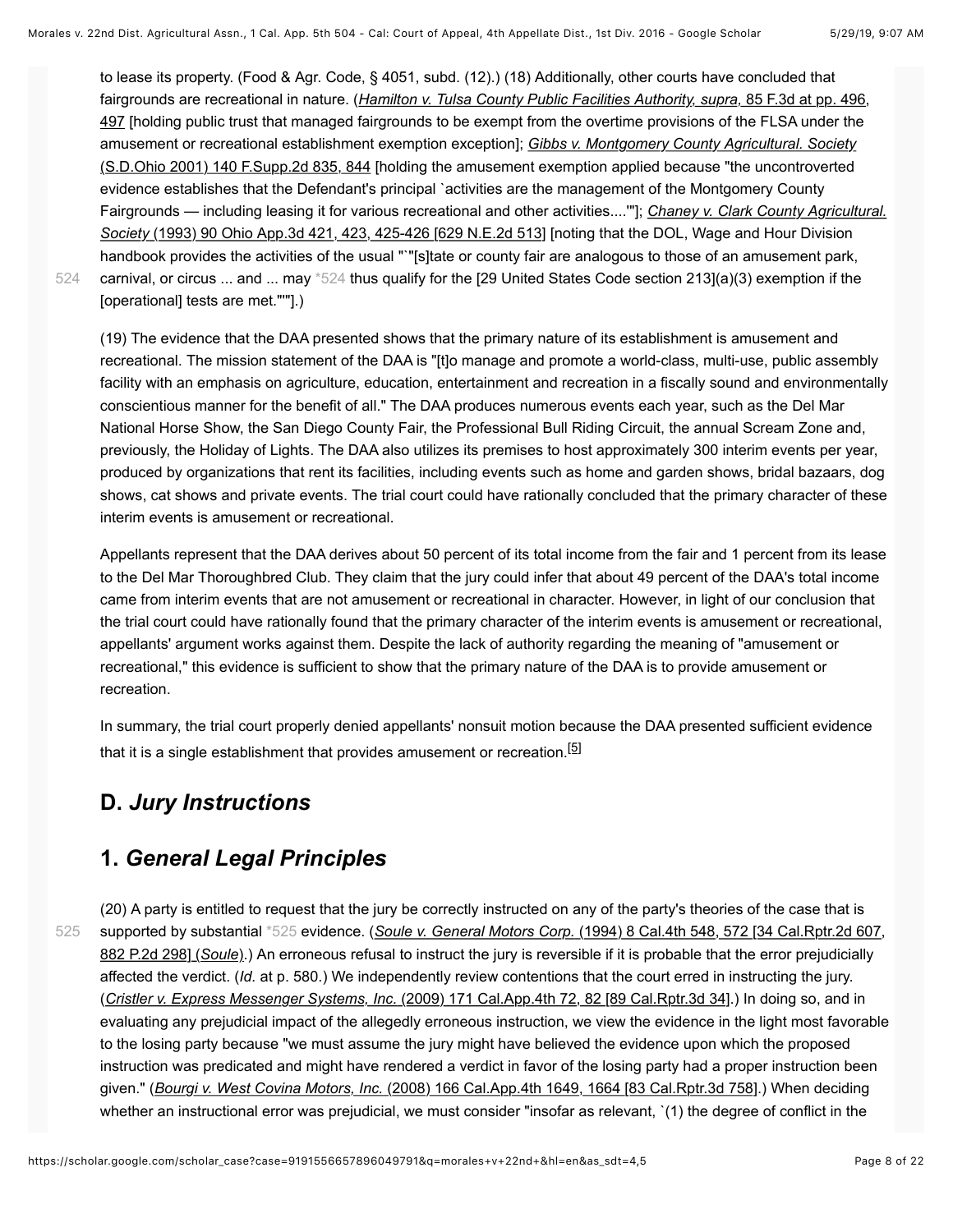evidence on critical issues [citations]; (2) whether respondent's argument to the jury may have contributed to the instruction's misleading effect [citation]; (3) whether the jury requested a rereading of the erroneous instruction [citation] or of related evidence [citation]; (4) the closeness of the jury's verdict [citation]; and (5) the effect of other instructions in remedying the error [citations].'" (*Soule, supra,* [8 Cal.4th at pp. 570-571](https://scholar.google.com/scholar_case?case=307542246982882129&q=morales+v+22nd+&hl=en&as_sdt=4,5).)

## **2.** *Analysis*

[526](#page-8-0)

Appellants claim that the trial court erred in refusing nine of their proposed special instructions and in giving one of the DAA's proposed special instructions. We address each instruction.

## **a.** *Appellants' Proposed Special Jury Instruction No. 2*

The proposed instruction provided: "An employee cannot give up his or her overtime compensation even if he or she agrees to do so, or even if he or she volunteers to work overtime hours. An employer must pay overtime compensation to an employee even if the employee[] volunteered and/or agreed to work more than forty (40) hours without receiving overtime compensation."

Appellants contend that the trial court erred in refusing to give this instruction because it is an accurate statement of the law. Assuming, without deciding, that the instruction accurately states the law, appellants have not explained how the instruction was relevant to deciding the merits of the DAA's affirmative defense, which was the sole issue before the jury in the first phase of this bifurcated trial. As noted, to establish the amusement or recreational exemption, the DAA was required to prove that it is a single establishment, the nature of the establishment is amusement or recreational [\\*526](#page-8-0) and that it satisfies the duration or receipts test. (See *ante,* pt.I.C.) The trial court properly rejected the proposed instruction because it was not relevant to the issues before the jury during this phase of the trial.

## <span id="page-8-0"></span>**b.** *Appellants' Proposed Special Jury Instructions Nos. 3, 7 and 15*

Proposed instruction No. 3 provided: "In order to find that an employee is `exempt' from the benefits of the overtime law, you must find that the employee's employment is *plainly and unmistakably within the terms and spirit* of the particular exemption claimed by the employer. The exemption claimed by the ... DAA in this case was designed to facilitate youth summer employment." (Italics added.)

The trial court refused the instruction, stating that the concept was "nebulous... this area of the law is slippery enough. We don't have to add spirit and terms." Appellants assert that the failure to provide this instruction denied them the opportunity to place their full case before the jury and constituted a miscarriage of justice. We disagree.

The italicized language in the proposed instruction originates from a United States Supreme Court case and is often cited. (*[Arnold v. Ben Kanowsky, Inc., supra,](https://scholar.google.com/scholar_case?case=4083129590201380862&q=morales+v+22nd+&hl=en&as_sdt=4,5)* 361 U.S. at p. 392; e.g., *Guerrero, supra,* [213 Cal.App.4th at p. 941](https://scholar.google.com/scholar_case?case=1452708939598112017&q=morales+v+22nd+&hl=en&as_sdt=4,5).) The snippet in the instruction stating that the exemption is "designed to facilitate youth summer employment" is taken from a [federal circuit opinion addressing the legislative history of the exemption. \(](https://scholar.google.com/scholar_case?case=18026988575255417175&q=morales+v+22nd+&hl=en&as_sdt=4,5)*Brennan v. Yellowstone Park Lines, supra,* 478 F.2d at p. 288.)

(21) The mere fact that language in a proposed jury instruction comes from case authority does not qualify it as a proper instruction. "The admonition has been frequently stated that it is dangerous to frame an instruction upon isolated extracts from the opinions of the court." (*Francis v. City & County of San Francisco* (1955) 44 Cal.2d 335, 341 [282 P.2d [496\].\) As another court noted, judicial opinions are not written as jury instructions, are notoriously unreliable as such,](https://scholar.google.com/scholar_case?case=11117947511252512809&q=morales+v+22nd+&hl=en&as_sdt=4,5) [and may have a confusing effect upon a jury. \(](https://scholar.google.com/scholar_case?case=11597490784555170138&q=morales+v+22nd+&hl=en&as_sdt=4,5)*Merritt v. Reserve Ins. Co.* (1973) 34 Cal.App.3d 858, 876, fn. 5 [110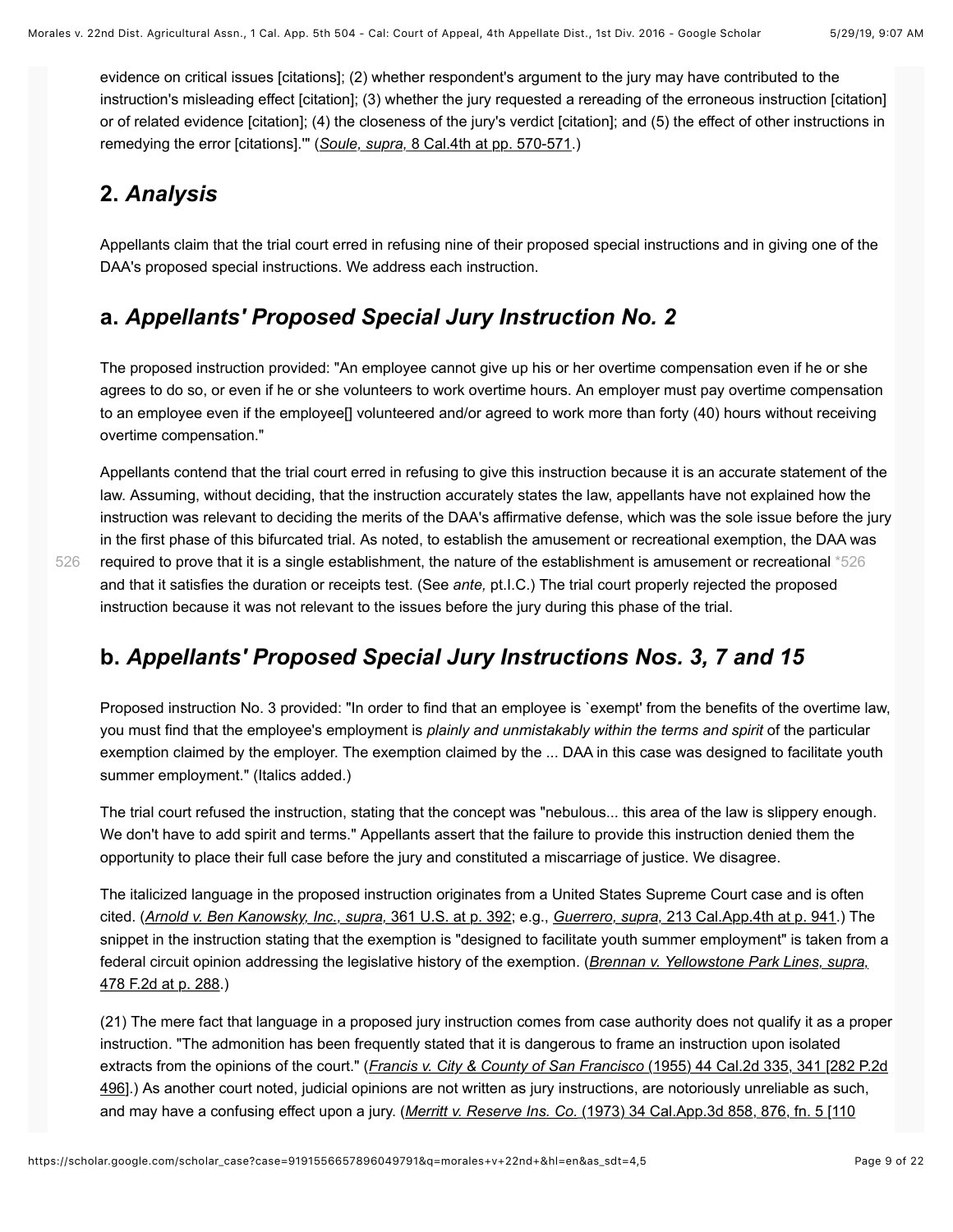[Cal.Rptr. 511\].\) While the first sentence of the proposed instruction might be an accurate statement of law that](https://scholar.google.com/scholar_case?case=11597490784555170138&q=morales+v+22nd+&hl=en&as_sdt=4,5) appellants could argue to the jury, it is not for the court to make argument to the jury in the form of an instruction. Further, the second sentence, stating that the exemption is "designed to facilitate youth summer employment" is arguably misleading in that it suggests that the exemption properly applies only to such an activity. We agree with the trial court's conclusion that the proposed instruction was inappropriate. Thus, the trial court did not err in refusing appellants' proposed instruction No. 3.

<span id="page-9-0"></span>[\\*527](#page-9-0) Proposed instruction No. 7 stated: "In considering whether an establishment qualifies as an amusement establishment and/or a recreational establishment, you are to construe the terms `amusement' and `recreation' narrowly against the ... DAA and in favor of the Plaintiffs." While it is undisputed that exemptions "are to be narrowly construed against the employers seeking to assert them" (*[Arnold v. Ben Kanowsky, Inc., supra,](https://scholar.google.com/scholar_case?case=4083129590201380862&q=morales+v+22nd+&hl=en&as_sdt=4,5)* 361 U.S. at p. 392; see *Guerrero, supra,* [213 Cal.App.4th at p. 941\), it does not follow that the terms "amusement" and "recreation" should be construed](https://scholar.google.com/scholar_case?case=1452708939598112017&q=morales+v+22nd+&hl=en&as_sdt=4,5) narrowly against the employer. The proposed instruction is improperly argumentative. [527](#page-9-0)

Proposed instruction No. 15 provided: "In order for an establishment to qualify as an amusement or recreation establishment, the majority of the establishment's income must be generated by amusement or recreational activities, excluding revenues from *food and drink sales, concessions, and gifts.*" (Italics added.)

Appellants assert that the proposed instruction is an accurate, nonargumentative statement of the law derived from DOL 2006-39, as cited in *Mann v. Falk* [\(11th Cir. 2013\) 523 Fed. Appx. 549, 552-553 \(](https://scholar.google.com/scholar_case?about=7139245408308223205&q=morales+v+22nd+&hl=en&as_sdt=4,5)*Mann*). They contend that the evidence presented at trial revealed that the fair generates 50 percent of the DAA's gross revenue, but that only 10 to 13 percent of that amount is from the amusement park and rides, with the remainder of the revenue coming from food and beverage sales, parking, commercial space rentals, corporate sponsorships and merchandising. Appellants argue that this latter income does not qualify as amusement or recreational and that the failure to give the proposed instruction likely impacted the verdict.

In DOL 2006-39, the DOL issued an opinion addressing whether employees of a client who provided overnight vacation excursions of three- to 10-days' duration on small vessels were exempt as amusement or recreational in nature under the FLSA. The DOL found, based on the information provided, that it appeared "your client's vessels have an `amusement or recreational' character" since the "primary activities of the vessels include sightseeing, exploring sights and nature, nature-related and sight-related discussions and lectures, group activities and programs, meals, and other similar activities." (DOL 2006-39.) Citing *Texas City, supra,* [492 F.2d at pages 1119-1120,](https://scholar.google.com/scholar_case?case=5205917290899589643&q=morales+v+22nd+&hl=en&as_sdt=4,5) the DOL then cautioned, that the establishment's primary source of income is examined "in determining the nature of the establishment. Thus, if the majority of your client's income is derived from food, drink, lodging, concessions, and gifts, rather than from the premium portion of ticket sales paid for the nature-related and sight-related aspects of the excursion and entertainment, that would weigh against your client's vessels having an amusement or recreational character." (DOL 2006-39.)

<span id="page-9-1"></span>[\\*528](#page-9-1) While the *Texas City* court concluded that the principal activity of the establishment was determinative as to its eligibility for an exemption, nowhere in the opinion did the *Texas City* court discuss income derived from food, drink, lodging, concessions and gifts. (*Texas City, supra,* [492 F.2d at p. 1119](https://scholar.google.com/scholar_case?case=5205917290899589643&q=morales+v+22nd+&hl=en&as_sdt=4,5).) The *Mann* court similarly cited "food, drink, lodging, concessions, and gifts" from DOL 2006-39 for the proposition that the source of the income affected whether the exemption applied, but there is no information in *Mann* concerning where this phrase originated. (*Ibid.*) DOL 2006-39 shows that the phrase originates from the DOL's field operations handbook in a section specifically addressing " [r]iverboat cruises." (DOL 2006-39, citing DOL Field Operations Handbook § 25j17 (Apr. 15, 1994) located online at [as of July 13, 2016].) [528](#page-9-1)

We conclude that the trial court did not err in refusing to give proposed instruction No. 15, since there is no authority indicating that it is a correct statement of the law when applied to an entity such as the DAA. Additionally, as noted above, the source of income is but one factor to consider in determining whether an establishment is primarily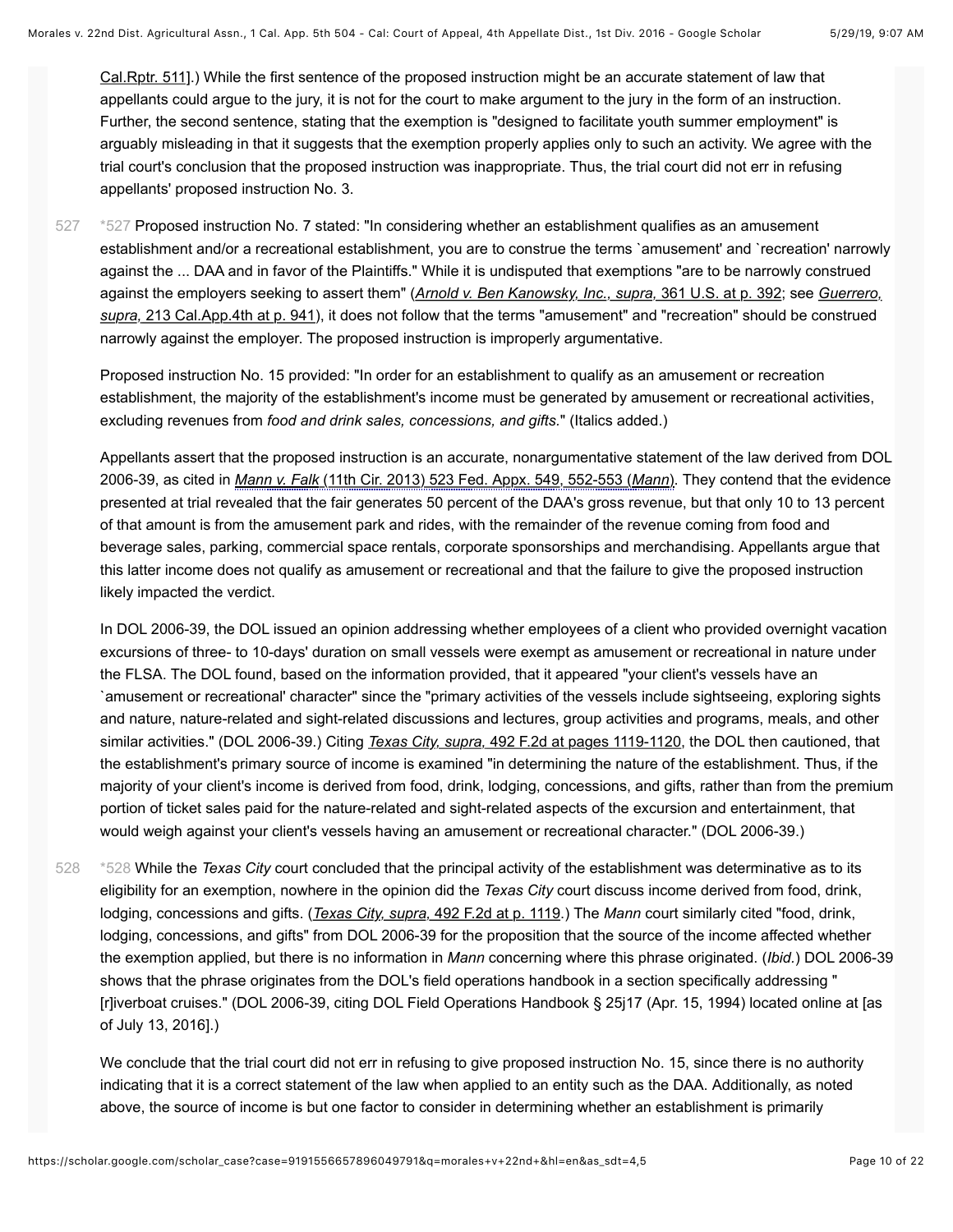<span id="page-10-1"></span>amusement or recreational in character. (*Ante,* pt. I.C.2.) The source of the DAA's income was an evidentiary issue more appropriately argued by the parties.<sup>[\[6\]](#page-20-1)</sup>

# **c.** *Appellants' Proposed Special Jury Instruction No. 4*

This instruction stated: "In this case, the ... DAA contends that the Plaintiffs' employment is `exempt' because the ... DAA assertedly qualifies as an establishment which is an amusement or recreational establishment. Plaintiffs dispute this. Plaintiffs also contend that the ... DAA actually constitutes multiple establishments for purposes of the exemption law, and Plaintiffs dispute that these assertedly multiple establishments qualify for the claimed exemption."

(22) Appellants argue that a jury instruction may properly contain a statement of a party's contentions and that the trial [court erred when it refused the instruction. To support their argument, appellants cited](https://scholar.google.com/scholar_case?case=9385141545486737376&q=morales+v+22nd+&hl=en&as_sdt=4,5) *Tesoro del Valle Master Homeowners Assn. v. Griffin* (2011) 200 Cal.App.4th 619 [133 Cal.Rptr.3d 167], in which the appellate court noted: "As part of the jury instructions, the trial court informed the jury about the nature of the dispute and the parties' contentions ...." (*Id.* at p. 628.) Nothing in the opinion addresses the propriety of this practice and "`[i]t is axiomatic that cases are not authority for propositions not considered.'" (*In re Marriage of Cornejo* [\(1996\) 13 Cal.4th 381, 388 \[53 Cal.Rptr.2d 81, 916](https://scholar.google.com/scholar_case?case=2570238490382269011&q=morales+v+22nd+&hl=en&as_sdt=4,5) P.2d 476].)

<span id="page-10-0"></span>[\\*529](#page-10-0) Assuming, without deciding, that the trial court erred in refusing to give the proposed instruction, appellants have not shown that they were prejudiced, i.e., they have not shown that it is probable that the assumed error prejudicially affected the verdict. (*Soule, supra,* [8 Cal.4th at p. 580.](https://scholar.google.com/scholar_case?case=307542246982882129&q=morales+v+22nd+&hl=en&as_sdt=4,5)) "Actual prejudice must be assessed in the context of the individual trial record.... Thus, when deciding whether an error of instructional omission was prejudicial, the court must also evaluate (1) the state of the evidence, (2) the effect of other instructions, (3) the effect of counsel's arguments, and (4) any indications by the jury itself that it was misled." (*Id.* at pp. 580-581, fn. omitted.) Appellants have provided no argument concerning these factors and have not convinced us that failure to give the proposed instruction prejudiced them. [529](#page-10-0)

### **d.** *Appellants' Proposed Special Jury Instruction No. 5*

Proposed jury instruction No. 5 stated: "The ... DAA has the burden to prove all facts necessary to establish its claim of exemption."

Appellants assert that the proposed instruction is an accurate, nonargumentative statement of the law and, taken together with proposed instruction No. 4, would have instructed the jury that the DAA had the burden of proof as to whether all of the DAA's business operations, locations, buildings and departments constitute a single establishment (the "identification-of-establishment" question). Appellants note that the identification-of-establishment question is one of three jury interrogatories presented in the verdict form and claim that they were entitled to an accurate instruction as to the burden of proof. The DAA asserts that the proposed instruction was unnecessary because other jury instructions advised the jury that the DAA had the burden of proof. We agree with the DAA.

A judgment may not be reversed "based upon the failure to give particular instructions if the point is covered adequately by instructions which were given." (*Mathis v. Morrissey* [\(1992\) 11 Cal.App.4th 332, 343 \[13 Cal.Rptr.2d 819\].](https://scholar.google.com/scholar_case?case=15688938485361330458&q=morales+v+22nd+&hl=en&as_sdt=4,5)) The court instructed that the DAA claimed it was exempt from paying overtime and that to prevail, the DAA "must prove" that "[t]he nature of the establishment for which Plaintiffs worked, is amusement or recreational" and that the DAA satisfied the receipts test. The court also instructed the jury on the definition of "establishment" and the phrase "amusement or recreational." Taken together, these instructions adequately conveyed to the jury that the DAA had the burden of proof on all elements of the amusement exemption.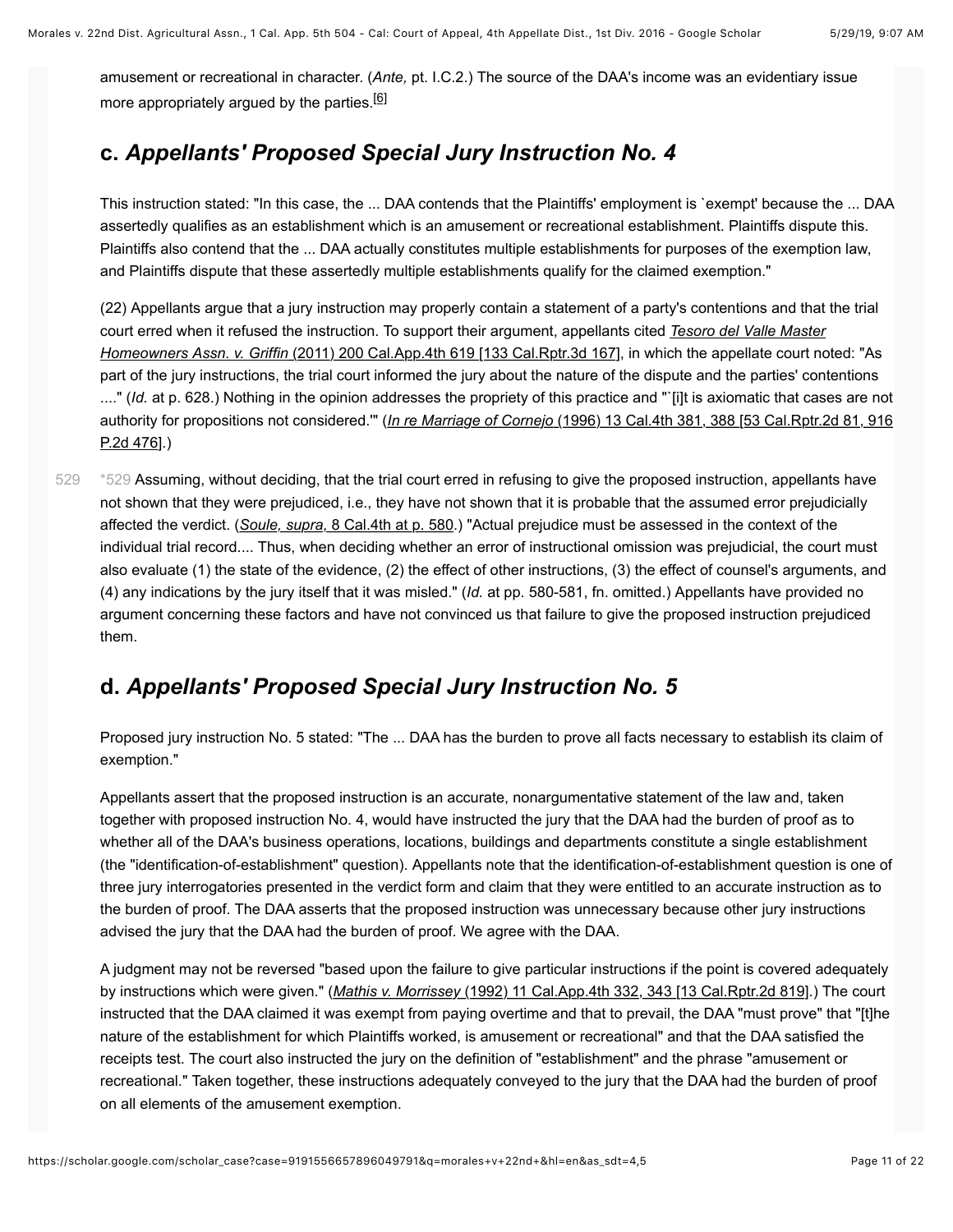<span id="page-11-0"></span>Even assuming that the trial court erred in refusing to give the proposed instruction, appellants have not shown that a miscarriage of justice resulted from the assumed error such that there is a reasonable probability that in the [\\*530](#page-11-0) absence of the error, they would have obtained a more favorable result. (*Soule, supra,* [8 Cal.4th at p. 580](https://scholar.google.com/scholar_case?case=307542246982882129&q=morales+v+22nd+&hl=en&as_sdt=4,5).) During the course of the trial, the court commented to the jury that the DAA bore the burden of proof. During closing argument, the DAA stated that it carried the burden of proof in this matter. Appellants' counsel commented at the beginning of his closing argument that the DAA had "the burden of proof on every item in this case." When reviewing the verdict form with the jury, appellants' counsel again reminded the jury that the DAA had the burden of proof on every issue, arguing that the DAA had not met its burden of proving that all of its operations and departments constituted a single establishment. On this record, any assumed error in not giving the proposed instruction was not prejudicial.

## **e.** *Appellants' Proposed Special Jury Instruction No. 8*

Proposed jury instruction No. 8 stated: "In considering whether an employee's employment is by an establishment which qualifies as an amusement establishment and/or a recreational establishment, you may consider whether the work actually performed by the particular employee is `amusement' and/or `recreational' in nature."

As discussed above, we have concluded that eligibility for the amusement exemption turns on the nature of the employer's activities, not on the type of work performed by the individual employees. (*Ante,* pt. I.B.) Accordingly, the trial court properly rejected this instruction because it is not a correct statement of law.

## **f.** *Appellants' Proposed Special Jury Instruction No. 9*

This instruction stated: "In order to meet the requirement of actual employment by the establishment claimed to be exempt, an employee, whether performing his [or] her duties inside or outside the establishment, must be employed by his or her employer in the work of the exempt establishment itself in activities within the scope of its exempt business."

<span id="page-11-3"></span><span id="page-11-1"></span>(23) Appellants assert that this proposed instruction is a nearly verbatim quotation from 29 Code of Federal Regulations part 779.308.<sup>[7]</sup> Appellants maintain that an employee cannot be exempt if he or she is not actually employed by an exempt establishment and that the trial court erred in refusing the proposed instruction, since it prescribes the facts that must be [\\*531](#page-11-1) proven to "meet the requirement of actual employment by the establishment." As we concluded above, application of the amusement exemption turns on the nature of the employer's business, not on the nature of the employee's work. (*Ante,* pt. I.B.) Appellants' reliance on 29 Code of Federal Regulations part 779.308 is misplaced; this regulation is relevant to determining whether an employee is "employed by" an exempt establishment. It does not address an employer's entitlement to claim a particular exemption.

## **g.** *Appellants' Proposed Special Jury Instruction No. 14*

<span id="page-11-4"></span>Proposed instruction No. 14 stated: "An employee may be overtime-eligible in one week, but not overtime-eligible in the next week. If an employee does some work for an exempt establishment, and some work for a non-exempt establishment, during the same workweek, that employee must be treated as overtime-eligible for that week. The burden to separate between exempt and non-exempt work as between particular workweeks for a given employee, or as between different groups of employees, is imposed by law upon the employer."

[532](#page-11-2)

[531](#page-11-1)

[530](#page-11-0)

<span id="page-11-2"></span>Appellants state that proposed instruction No. 14 is drawn from 29 Code of Federal Regulations part 776.4.<sup>[\[8\]](#page-20-3)</sup> They claim that the trial court erred in refusing to give the instruction because the evidence presented at trial [\\*532](#page-11-2) supported a finding that they performed substantial work that was not within the scope of the amusement exemption. Appellants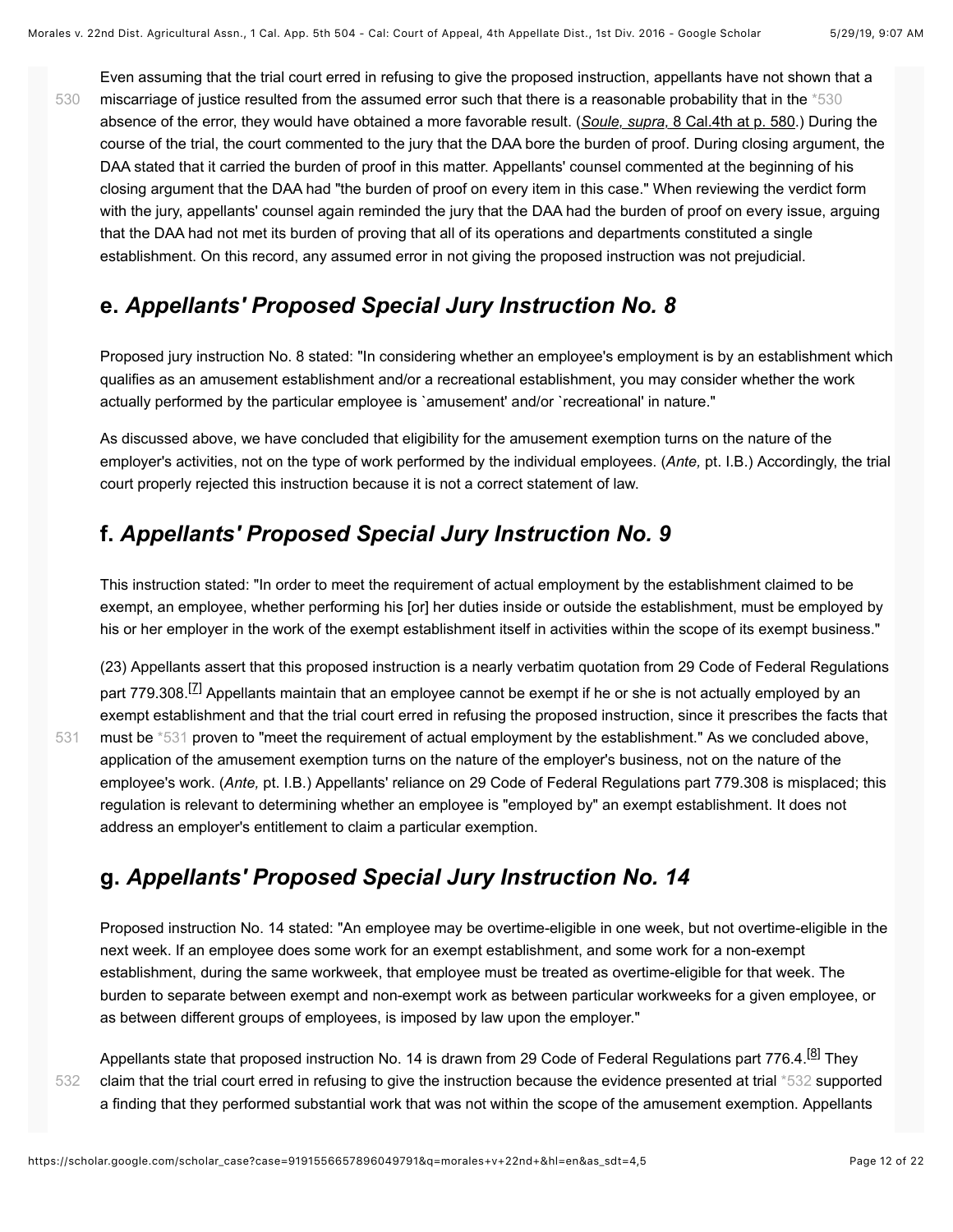further maintain that the commingling of nonexempt work with exempt work would be fatal to any claim of exemption for the workweek in which the commingling occurred. We disagree.

(24) Title 29 Code of Federal Regulations part 776.4 is contained in part 776, entitled an "interpretative bulletin on the general coverage of the wage and hours provisions of the" FLSA. (29 C.F.R. subtit. B, ch. V, subch. B, pt. 776 (2015).) As the title explains, the regulations in part 776 pertain to determining coverage under the FLSA. The FLSA defines "covered" employees as those who are "`engaged in commerce or in the production of goods for commerce.'" (29 C.F.R. § 776.0 (2015).) These regulations do not address whether particular employees, who come under the purview of the FLSA, are subject to an exemption. Thus, the trial court did not err in refusing to give the instruction because it was not relevant to the issues before the jury.

### **h.** *Respondent's Special Instruction No. 3*

Appellants claim that the trial court erred in instructing the jury with respondent's special instruction No. 3, and that the error was prejudicial. This instruction stated: "In situations involving an Establishment with more than one department, those departments can still collectively constitute a single `Establishment.' More than one department collectively constitutes a single Establishment unless you find all of the following: [¶] 1. The department is physically separated from the other activities of the Establishment; and [¶] 2. The department is functionally operated separately from the Establishment; and [¶] 3. The department has separate records and separate bookkeeping from the Establishment; and [¶] 4. There is no interchange of employees between the department and the Establishment. [¶] In evaluating whether more than one department constitutes a single Establishment, the critical factors are economic, physical, and functional separation between the departments. No single factor controls, but even when an Establishment has many departments, so long as they are operated as integral parts of the same Establishment, they constitute one single Establishment."

<span id="page-12-0"></span>Appellants concede that this instruction is drawn from 29 Code of Federal Regulations part 779.305, but assert that the instruction is an incomplete statement of the law because it omits important concepts contained within the regulation. Specifically, appellants note that the regulation provides that, in order to support a finding that an employer operates only one establishment, the "interchange" of its employees among its departments must constitute, "*indiscriminate* use of the employee in both units *without* [\\*533](#page-12-0) *regard* to the segregated functions of such units." (29 C.F.R., § 779.305 (2015), italics added; see fn. 4, *ante.*) Without this limitation, appellants contend, the instruction was inaccurate and misleading. Assuming, without deciding, that the omission of the word "indiscriminate" rendered the instruction inaccurate and misleading, appellants have failed to address the *Soule* factors, including the state of the evidence, the effect of other instructions, the effect of counsel's arguments, and whether the jury was misled. (*Soule, supra,* 8 Cal.4th [at pp. 580-581.\) Thus, they have failed to convince us that the assumed error prejudicially affected the verdict.](https://scholar.google.com/scholar_case?case=307542246982882129&q=morales+v+22nd+&hl=en&as_sdt=4,5)

## **E.** *Verdict Form*

[533](#page-12-0)

## **1.** *Background*

Appellants submitted a proposed special verdict form that contained eight separate questions. The questions asked the jury to determine whether the DAA had proven that its employees were ineligible to receive overtime compensation based on where they worked (interim events, the Horsepark, the main parcel, Recreation Center or satellite wagering premises) and whether the fair was in session or was not in session. The special verdict form proposed by the DAA contained five questions, some with subparts. The trial court rejected both proposed verdict forms. Instead, the trial court presented the parties with a special verdict form that it had drafted. The three-question special verdict form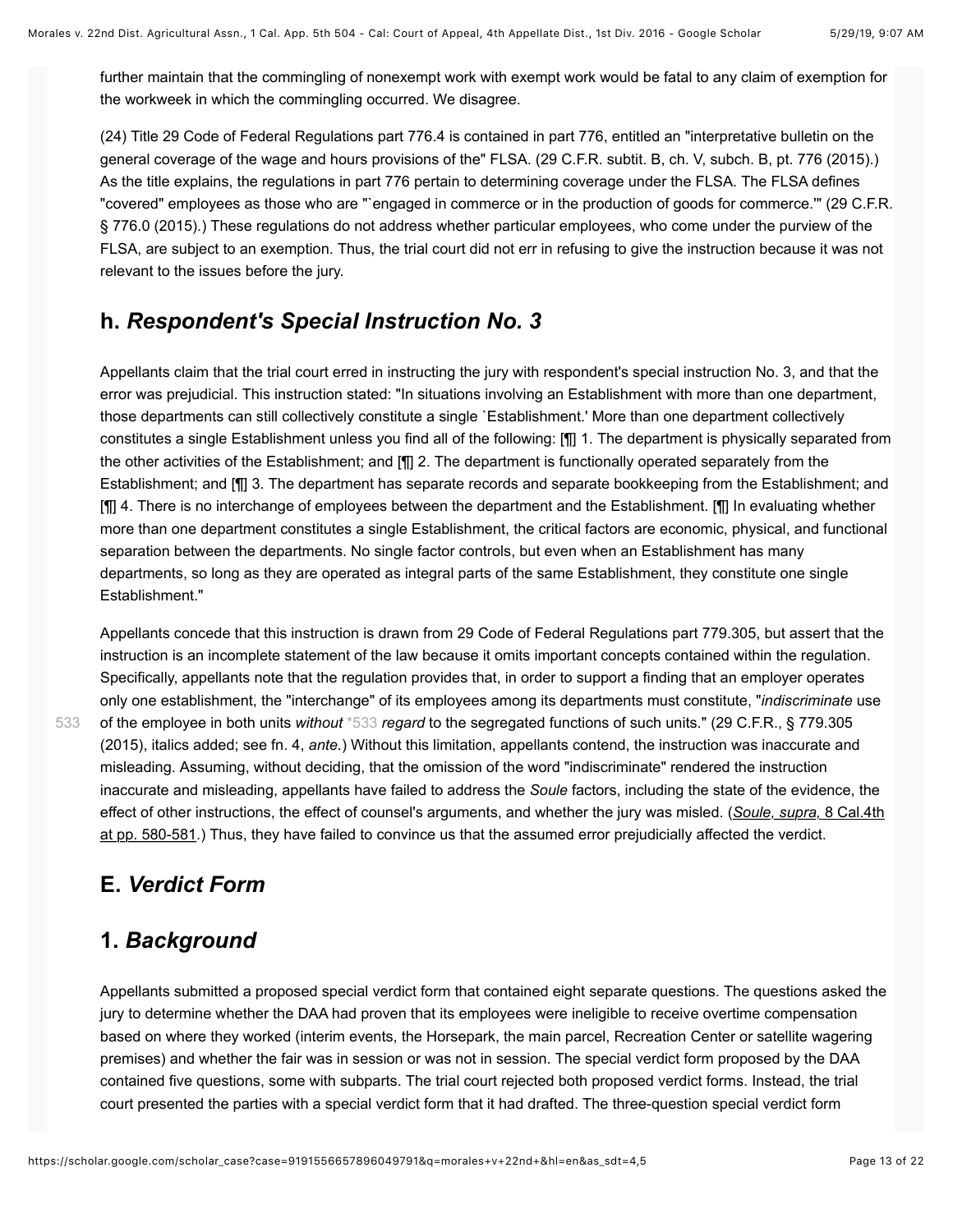prepared by the court asked: "1. How many establishments did [the DAA] operate? One [or] Two or more; 2. For each establishment in your answer to question 1 for which Plaintiffs worked, was the nature of the establishment amusement or recreational? Yes [or] No"; and "3. For each establishment in your answer to question 1 for which Plaintiffs worked, was the establishment's average receipts for any six months of such year no more than 33 1/3 per centum of the establishment's average receipts for the other six months of such year? Yes [or] No."

The court discussed each question on its proposed verdict form with counsel. Appellants' counsel expressed no objection to question 1, stating that it was "a good way to start." Appellants' counsel had "no problem" with question 2. After discussing question 3 with the court, appellants' counsel stated that he had "no problem" with question three. When asked whether he had "[a]ny particular objections to the proposed verdict form," appellants' counsel responded "no."

[534](#page-13-0)

<span id="page-13-0"></span>During trial, the court commented that it would ultimately decide whether the amusement exemption applied, based on the jury's predicate findings. After the jury rendered its verdict, appellants argued that the judgment should identify each plaintiff in the collective action. Appellants further noted that by [\\*534](#page-13-0) agreeing to the form of the judgment, they were not waiving their contention that "there may be one or more issues" that had not been presented to the jury, including whether an employer may utilize the amusement exemption "while loaning out employees to non-exempt outside event promoters, and charging the non-exempt outside event promoters for the employees' labor, plus a markup." The DAA responded, stating that it was not aware of any authority requiring that all plaintiffs in a representative action be included in the judgment. The DAA also noted that appellants had argued to the jury that loaning employees to vendors did not fall within the amusement exemption, and that the jury necessarily rejected the argument. The DAA suggested that the appropriate way to address this issue would be by filing a motion for relief from the verdict and judgment. The trial court later entered a judgment in which the court noted that it had read and considered the parties' respective posttrial briefs. However, the judgment did not explicitly state that, based on the jury's findings, the court had concluded that the amusement exemption applied to the DAA, and appellants did not bring the omission to the trial court's attention.

## **2.** *Analysis*

Appellants contend that the verdict form was fatally defective because it did not allow the jury to resolve every controverted issue. Specifically, they claim that the verdict form failed to ask the jury whether the majority of the DAA's revenues are derived from activities that are amusement or recreational in nature, so as to satisfy the "principal activity" test. Assuming that the principal activity test was satisfied, they contend that the jury should have been asked whether the exemption applies when (1) the DAA assigns its employees to perform work to support interim events presented by outside promoters in connection with nonamusement, nonrecreational events, and charges the outside promoters for respondent's employees' labor (plus a markup); (2) appellants perform work that was neither amusement nor recreational in nature; and (3) appellants perform work that is not within the scope of the DAA's assertedly exempt business.

<span id="page-13-1"></span>The DAA contends that appellants waived any objection to the verdict form by failing to object in the trial court. Appellants dispute this contention, stating that while they found no fault in the three jury interrogatories, they never acquiesced in the trial court's refusal to present to the jury the question whether the claimed exemption could be properly applied to appellants. We agree with the DAA.

(25) An objection to the form of questions in a special verdict must be raised in the trial court or the issue is waived on appeal. (*[Orient Handel v. United States Fid. & Guar. Co.](https://scholar.google.com/scholar_case?case=15903376409513316363&q=morales+v+22nd+&hl=en&as_sdt=4,5)* (1987) 192 Cal.App.3d 684, 700 [237 [\\*535](#page-13-1) [Cal.Rptr. 667\].](https://scholar.google.com/scholar_case?case=15903376409513316363&q=morales+v+22nd+&hl=en&as_sdt=4,5)) After the trial court rejected their proposed verdict form, appellants did not attempt to revise their verdict form, nor did they ask the court to revise its proposed verdict form. When specifically asked whether he had "[a]ny particular objections to the proposed verdict form," appellants' counsel responded "no," and did not voice any concerns that the [535](#page-13-1)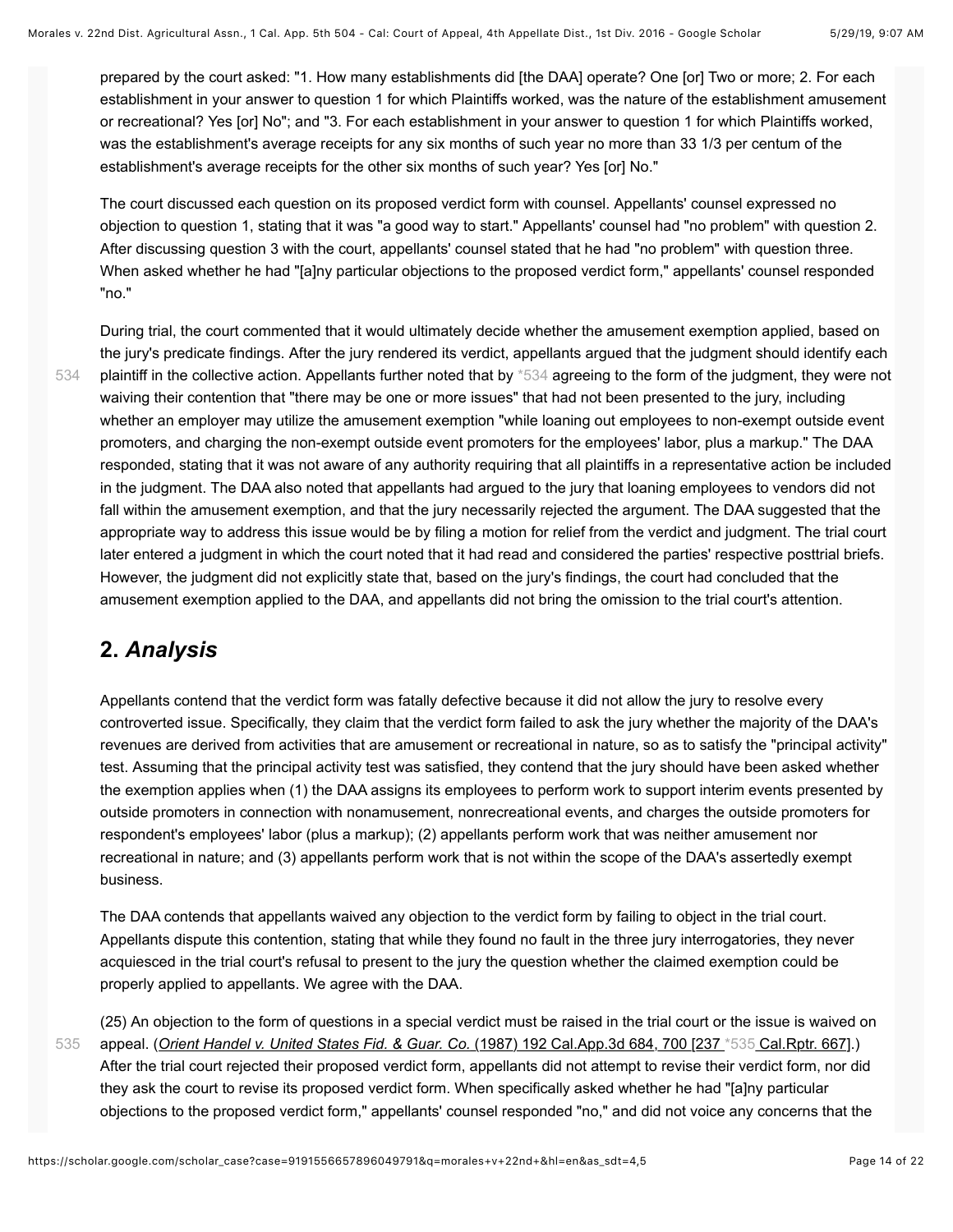court's proposed verdict form, while not objectionable, was incomplete. Moreover, after the jury rendered its verdict, appellants did not raise their concern with the trial court, nor did they ask to have the jury correct or clarify the verdict before the court discharged the jury. (Code Civ. Proc., § 619 ["When the verdict is announced, if it is informal or insufficient, in not covering the issue submitted, it may be corrected by the jury under the advice of the court, or the jury [may be again sent out."\].\) Finally, appellants did not preserve the issue by raising it in a motion for new trial. \(](https://scholar.google.com/scholar_case?case=15467798363181845086&q=morales+v+22nd+&hl=en&as_sdt=4,5)*All-West Design, Inc. v. Boozer* (1986) 183 Cal.App.3d 1212, 1220 [228 Cal.Rptr. 736] [challenge to use of verdict forms may be raised for first time in motion for new trial].)

On this record, we conclude that appellants forfeited any claimed defect in the special verdict form. To the extent that appellants claim that, after the jury rendered its verdict, the trial court failed to determine the ultimate question whether the amusement exemption applied, this issue was also forfeited. The record does not show that appellants raised the issue after the jury rendered its verdict. In any event, under the doctrine of implied findings, we presume that the trial [court made all factual findings necessary to support the judgment in favor of the DAA. \(](https://scholar.google.com/scholar_case?case=407802973054576498&q=morales+v+22nd+&hl=en&as_sdt=4,5)*Laabs v. City of Victorville* (2008) 163 Cal.App.4th 1242, 1271-1272 [78 Cal.Rptr.3d 372].)

## **F.** *Exclusion of Class Members*

### **1.** *Background*

During trial, appellants' counsel noted that his witnesses were in the hallway and stated, "[b]ecause they filed joinders in a collective action, I believe they're parties for purposes of [Evidence Code] section 777," indicating that the witness/parties should be permitted to remain in the courtroom during trial proceedings. Counsel for the DAA objected, stating, "they can have a representative, but I don't think the witnesses should be here watching other witnesses." The trial court sustained the DAA's objection. Appellants' counsel did not argue the matter further and indicated that his assistant would make sure people were "lined up" outside the courtroom.

## **2.** *Analysis*

[536](#page-14-0)

<span id="page-14-0"></span>Evidence Code section 777 states that "the court may exclude from the courtroom any witness not at the time under examination so that such witness [\\*536](#page-14-0) cannot hear the testimony of other witnesses," but also provides that "[a] party to the action cannot be excluded under this section." (*Id.,* subds. (a) & (b).) "The purpose of [a witness exclusion] order is to prevent tailored testimony and aid in the detection of less than candid testimony." (*People v. Valdez* (1986) 177 [Cal.App.3d 680, 687 \[223 Cal.Rptr. 149\].\) We review a ruling on a motion to exclude witnesses for abuse of discre](https://scholar.google.com/scholar_case?case=8291852601939729386&q=morales+v+22nd+&hl=en&as_sdt=4,5)tion. (*People v. Griffin* [\(2004\) 33 Cal.4th 536, 574 \[15 Cal.Rptr.3d 743, 93 P.3d 344\].](https://scholar.google.com/scholar_case?case=15526780798259830837&q=morales+v+22nd+&hl=en&as_sdt=4,5))

Appellants assert that the trial court erred because they are parties in interest that may not be excluded from the courtroom under Evidence Code section 777. The DAA contends that appellants forfeited this issue by not raising it below, noting that the actual issue before the trial court was whether appellants' party witnesses could, for the first time beginning on the third day of trial, be present in the courtroom while appellants' other witnesses testified.

(26) The parties have not cited, and we have not found, any case law addressing the application of Evidence Code section 777 to collective actions under the FLSA. We note, however, that even a party does not have an absolute right to attend trial. (*Province v. Center for Women's Health & Family Birth* (1993) 20 Cal.App.4th 1673, 1686 [25 Cal.Rptr.2d [667\].\) By sustaining the DAA's objection, the trial court agreed that class members who were witnesses should not be](https://scholar.google.com/scholar_case?case=3989004293878240722&q=morales+v+22nd+&hl=en&as_sdt=4,5) listening to the testimony of other witnesses. Appellants' counsel never asked the trial court to rule on whether any of the 177 class members who were not designated as witnesses could be excluded from the courtroom and we decline to infer such a ruling on this limited record. Additionally, appellants' counsel never pursued the matter by, for example,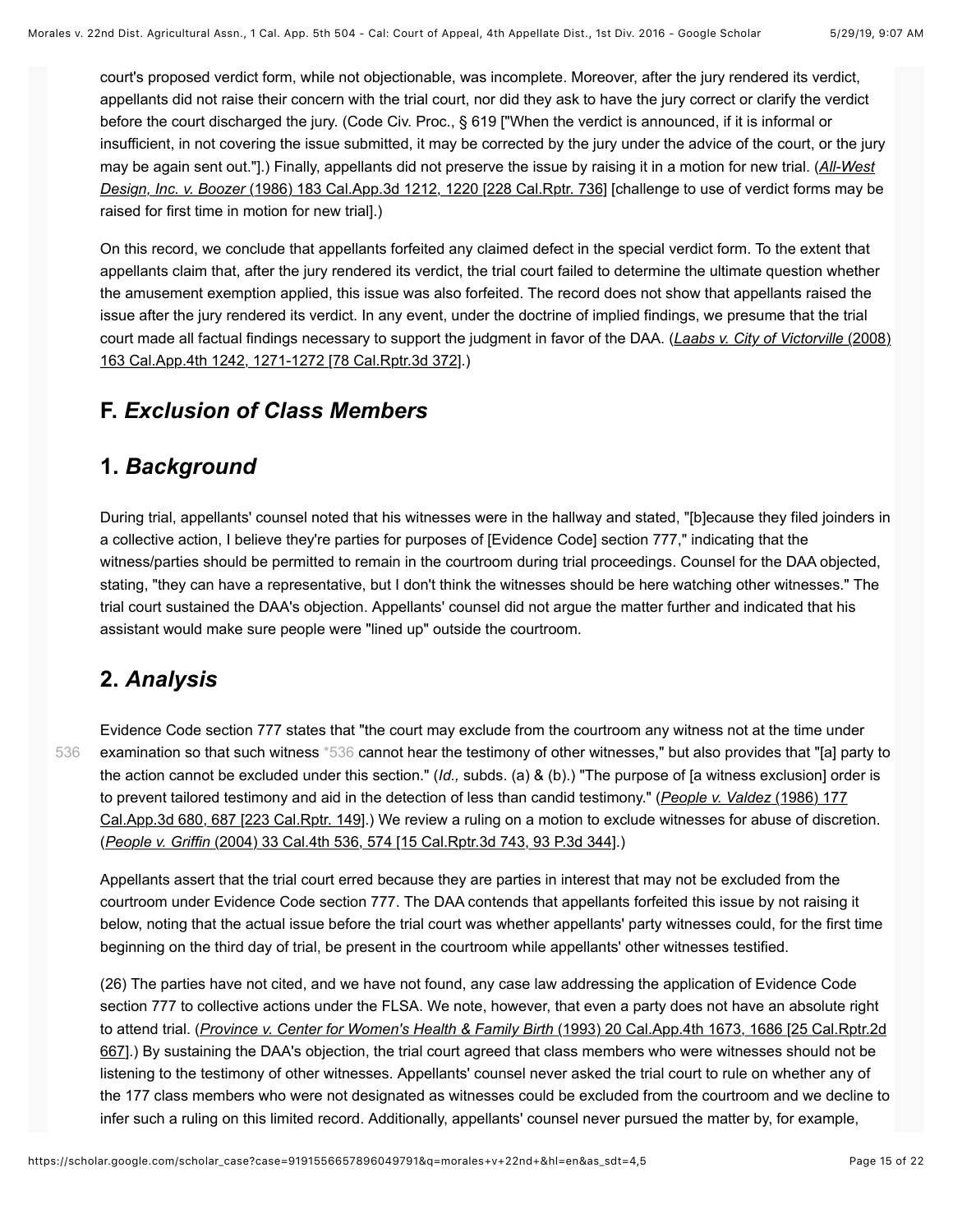asking to take witnesses out of order to prevent the exclusion of a party witness from the courtroom or making an offer of proof that counsel required the presence of the excluded party witnesses at counsel table to assist in the prosecution of the case.

On this record, we conclude that the trial court did not err by excluding party witnesses from the courtroom. Additionally, a judgment may not be reversed on appeal unless, after an examination of the entire cause, including the evidence, it appears that the error caused a miscarriage of justice. (Cal. Const., art. VI, § 13.) Even assuming that the trial court erred, appellants have not shown how excluding party witnesses from the courtroom during the testimony of other party witnesses resulted in any prejudice.

#### <span id="page-15-0"></span>[537](#page-15-0) [\\*537](#page-15-0) **II.** *Demurrer to Section 510 Claim*

## **A.** *Standard of Review*

We review an order sustaining a demurrer without leave to amend de novo (*McCall v. PacifiCare of Cal., Inc.* (2001) 25 [Cal.4th 412, 415 \[106 Cal.Rptr.2d 271, 21 P.3d 1189\]\), assuming the truth of all properly pleaded facts as well as facts](https://scholar.google.com/scholar_case?case=4235144995643865886&q=morales+v+22nd+&hl=en&as_sdt=4,5) inferred from the pleadings, and giving the complaint a reasonable interpretation by reading it as a whole and its parts in context. (*Palacin v. Allstate Ins. Co.* [\(2004\) 119 Cal.App.4th 855, 861 \[14 Cal.Rptr.3d 731\].](https://scholar.google.com/scholar_case?case=12884396122882219541&q=morales+v+22nd+&hl=en&as_sdt=4,5)) A complaint will be construed "liberally ... with a view to substantial justice between the parties." (Code Civ. Proc., § 452.) "[I]f there is a reasonable possibility the defect in the complaint could be cured by amendment, it is an abuse of discretion to sustain a demurrer without leave to amend." (*[City of Atascadero v. Merrill Lynch, Pierce, Fenner & Smith, Inc.](https://scholar.google.com/scholar_case?case=11674723754071302339&q=morales+v+22nd+&hl=en&as_sdt=4,5)* (1998) 68 Cal.App.4th 445, 459 [80 Cal.Rptr.2d 329] (*City of Atascadero*).) A trial court may abuse its discretion in sustaining a demurrer without leave to amend even though the plaintiff never requested leave to amend. (Code Civ. Proc., § 472c, subd. (a); *City of Stockton v. Superior Court* [\(2007\) 42 Cal.4th 730, 746 \[68 Cal.Rptr.3d 295, 171 P.3d 20\]](https://scholar.google.com/scholar_case?case=3234442113780705152&q=morales+v+22nd+&hl=en&as_sdt=4,5) ["The issue of leave to amend is always open on appeal, even if not raised by the plaintiff."].) The plaintiff has the burden of [demonstrating how the complaint can be amended to state a valid cause of action. \(](https://scholar.google.com/scholar_case?case=7579190948089783275&q=morales+v+22nd+&hl=en&as_sdt=4,5)*Schifando v. City of Los Angeles* (2003) 31 Cal.4th 1074, 1081 [6 Cal.Rptr.3d 457, 79 P.3d 569].)

(27) "To the extent issues of statutory interpretation are raised, we apply the rules of statutory construction and exercise our independent judgment as to whether the complaint states a cause of action. [Citation.] Our first task in construing a statute is to ascertain the Legislature's intent in order to carry out the purpose of the law. If the statutory language is clear and unambiguous, no judicial construction is required. If the statute is ambiguous, the words must be construed in context in light of the statutory purpose." (*Doe v. Doe 1* [\(2012\) 208 Cal.App.4th 1185, 1189 \[146 Cal.Rptr.3d 215\]](https://scholar.google.com/scholar_case?case=7554360729049685583&q=morales+v+22nd+&hl=en&as_sdt=4,5).)

# **B.** *Analysis*

Appellants alleged that under section 510, the DAA was required to pay them overtime compensation for any work in excess of eight hours in one workday and any work in excess of 40 hours in any workweek. (§ 510, subd. (a).) The DAA demurred to appellants' section 510 claim on the ground that section 510 does not apply to public entity employees. Appellants responded to the demurrer, stating that they "expected" that the trial court would sustain the demurrer because the court would be bound to follow *Johnson v. Arvin-Edison Water Storage Dist.* (2009) 174 Cal.App.4th 729

<span id="page-15-1"></span>[95 [\\*538](#page-15-1) [Cal.Rptr.3d 53\] \(](https://scholar.google.com/scholar_case?case=2829051749061413718&q=morales+v+22nd+&hl=en&as_sdt=4,5)*Johnson*[\), which held that section 510 does not apply to public entities. Nonetheless,](https://scholar.google.com/scholar_case?case=2829051749061413718&q=morales+v+22nd+&hl=en&as_sdt=4,5) appellants asserted the section 510 claim to preserve this issue for appellate review, stating that the Supreme Court has apparently not decided the question whether nonconstitutionally immune public employers are subject to section 510. We agree that section 510 does not apply to the DAA. Nevertheless, we conclude that the trial court erred in sustaining the demurrer without leave to amend because appellants have shown how they can amend their complaint to allege a [538](#page-15-1)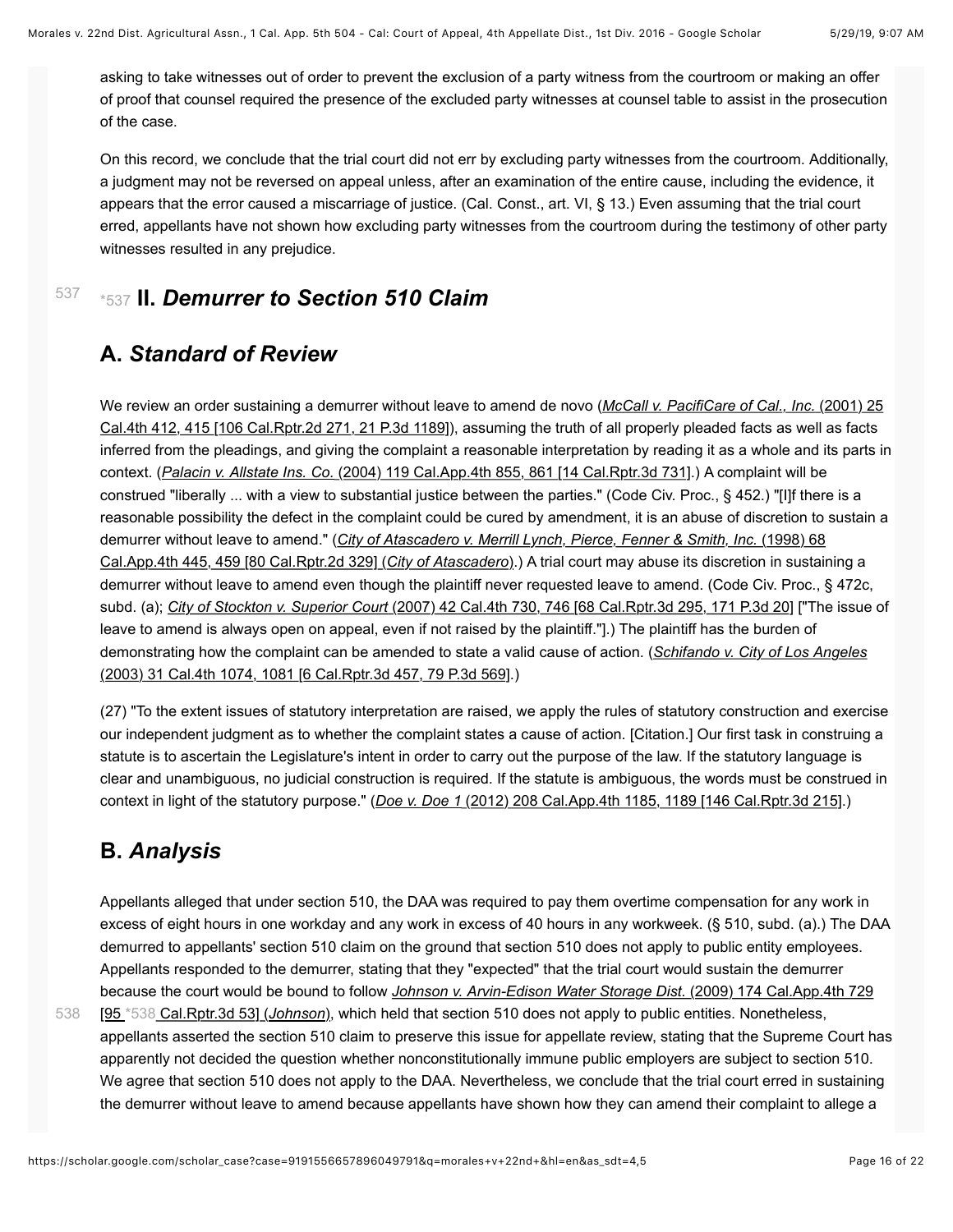potentially valid claim for overtime compensation.

(28) California law, codified at section 510, requires overtime compensation for "[a]ny work in excess of eight hours in one workday and any work in excess of 40 hours in any one workweek." (§ 510, subd. (a).) In interpreting section 510, the *Johnson* court recognized the established rule that public entities are not subject to a general statute unless expressly included. (*Johnson, supra,* [174 Cal.App.4th at p. 736.](https://scholar.google.com/scholar_case?case=2829051749061413718&q=morales+v+22nd+&hl=en&as_sdt=4,5)) The *Johnson* court also recognized an exception to this rule, i.e., that government agencies are excluded from a statute only if their inclusion would result in an infringement upon sovereign governmental powers. (*Id.,* at p. 738.) "A statute infringes upon a public entity's sovereign powers if the statute affects the entity's governmental purposes and functions." (*Ibid.*)

Applying maxims of statutory construction to the Labor Code, the *Johnson* court held that the water district, as a public entity, was exempt from section 510, noting that the Legislature expressly refers to public entities when it intends them to be included. (*Johnson, supra,* [174 Cal.App.4th at pp. 736-738](https://scholar.google.com/scholar_case?case=2829051749061413718&q=morales+v+22nd+&hl=en&as_sdt=4,5).) Thus, the indicia of legislative intent led the *Johnson* court to conclude that a water district was exempt from section 510, but "[i]n any event, the [water] District [was] also exempt" under the sovereign powers canon of statutory interpretation. (*Johnson,* at p. 738.) Specifically, the *Johnson* court noted that the Water Code granted the water district the statutory power to set employees' compensation (citing Wat. Code, §§ 39059, 43152, subd. (c)) and concluded that subjecting the water district to section 510 would infringe upon its sovereign powers to set employees' compensation. (*[Johnson, supra,](https://scholar.google.com/scholar_case?case=2829051749061413718&q=morales+v+22nd+&hl=en&as_sdt=4,5)* at p. 739.)

Appellants assert that *Johnson* is distinguishable because the water district had the regulatory power to set employees' compensation under the Water Code. Appellants note that unlike the water district in *Johnson,* the DAA does not have sovereign power over employee compensation and thus, should be required to comply with section 510. The DAA contends that appellants did not make this argument below and that they have thus forfeited the issue. On the merits, the DAA asserts that applying section 510 would interfere with its sovereign power and its ability to perform its legislative purpose. Because the [\\*539](#page-16-0) question presented is one of law, we exercise our discretion to resolve the issue on the merits. (*UFITEC, S.A. v. Carter* [\(1977\) 20 Cal.3d 238, 249, fn. 2 \[142 Cal.Rptr. 279, 571 P.2d 990\]](https://scholar.google.com/scholar_case?case=3252298349963211936&q=morales+v+22nd+&hl=en&as_sdt=4,5).)

[539](#page-16-0)

<span id="page-16-0"></span>(29) Appellants contend that section 510 applies to "any work" and that this plain language permits no exception. However, whether requiring the DAA to comply with section 510 infringes on the DAA's sovereign powers (i.e., its governmental purposes and functions) cannot be determined by examining section 510 in isolation. (*Johnson, supra,* [174 Cal.App.4th at p. 738.\) Rather, wage and hour claims in California are governed "by two complementary and](https://scholar.google.com/scholar_case?case=2829051749061413718&q=morales+v+22nd+&hl=en&as_sdt=4,5) occasionally overlapping sources of authority"; namely, the Labor Code as enacted by the Legislature and a series of [wage orders adopted by the Industrial Welfare Commission \(IWC\). \(](https://scholar.google.com/scholar_case?case=10842765792974217876&q=morales+v+22nd+&hl=en&as_sdt=4,5)*Brinker Restaurant Corp. v. Superior Court* (2012) 53 Cal.4th 1004, 1026 [139 Cal.Rptr.3d 315, 273 P.3d 513] (*Brinker*).) The IWC had constitutional and statutory authority to adopt wage orders prescribing, among other things, maximum hours of employment for employees in California. (Cal. Const., art. XIV, § 1; §§ 70-74, 1171-1204; *Ramirez, supra,* [20 Cal.4th 785, 795.](https://scholar.google.com/scholar_case?case=17614652477807661168&q=morales+v+22nd+&hl=en&as_sdt=4,5)) Section 1173 gives the IWC the statutory authority to regulate the working conditions of employees in California, including setting standards for maximum hours. (*[Sheppard v. North Orange County Regional Occupational Program](https://scholar.google.com/scholar_case?case=4177102700422848412&q=morales+v+22nd+&hl=en&as_sdt=4,5)* (2010) 191 Cal.App.4th 289, 304 [120 Cal.Rptr.3d 442] (*Sheppard*).)

(30) The first paragraph of section 1173 provides: "It is the continuing duty of the [IWC] ... to ascertain the wages paid to all employees in this state, to ascertain the hours and conditions of labor and employment in the various occupations, trades, and industries in which employees are employed in this state, and to investigate the health, safety, and welfare of those employees." Notably, "section 1173 broadly refers to `all employees in this state,'" which necessarily includes employees working in the public sector. (*Sheppard, supra,* [191 Cal.App.4th at p. 305](https://scholar.google.com/scholar_case?case=4177102700422848412&q=morales+v+22nd+&hl=en&as_sdt=4,5).)

<span id="page-16-1"></span>(31) Wage orders are codified at title 8 of the California Code of Regulations. (Cal. Code Regs., tit. 8, § 11000 et seq.)<sup>[9]</sup> Wage orders are "quasi-legislative regulations and are construed in the same manner as statutes under the ordinary rules of statutory construction." (*[Securitas Security Services USA, Inc. v. Superior Court](https://scholar.google.com/scholar_case?case=8303849170375869203&q=morales+v+22nd+&hl=en&as_sdt=4,5)* (2011) 197 Cal.App.4th 115,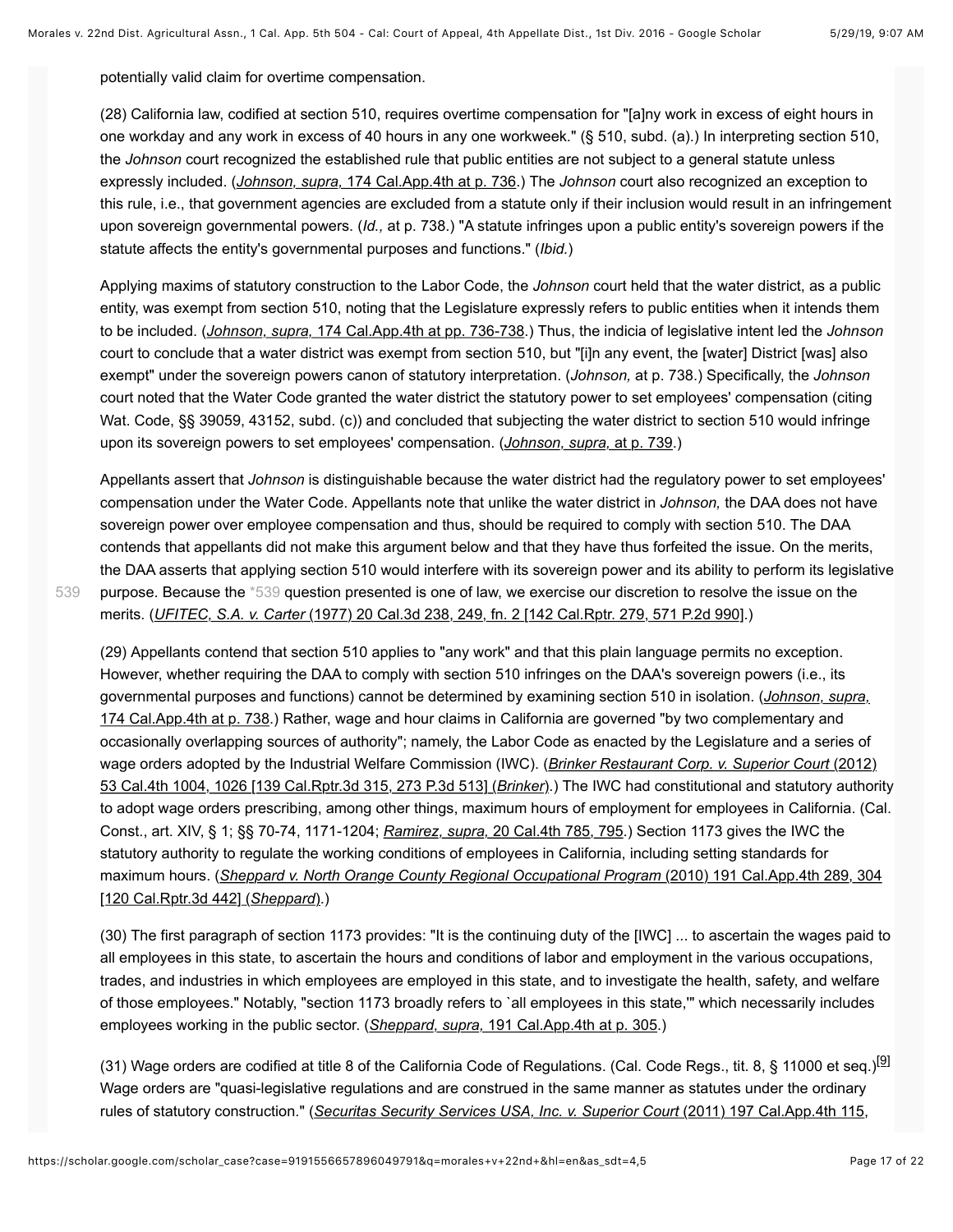[121 \[127 Cal.Rptr.3d 883\].\) Although the Legislature stopped funding the IWC in 2004, its wage orders remain in full](https://scholar.google.com/scholar_case?case=8303849170375869203&q=morales+v+22nd+&hl=en&as_sdt=4,5) force and effect. (*United Parcel Service Wage & Hour Cases* (2010) 190 Cal.App.4th 1001, 1009, fn. 2 [118 Cal.Rptr.3d [834\].\) IWC wage orders are given "extraordinary deference, both \\*540 in upholding their validity and in enforcing their](https://scholar.google.com/scholar_case?case=11015317965690418134&q=morales+v+22nd+&hl=en&as_sdt=4,5) specific terms." (*Martinez v. Combs* [\(2010\) 49 Cal.4th 35, 61 \[109 Cal.Rptr.3d 514, 231 P.3d 259\]](https://scholar.google.com/scholar_case?case=10726492506162838892&q=morales+v+22nd+&hl=en&as_sdt=4,5).) To the extent a wage [order and a statute overlap, we will seek to harmonize them, as with any two statutes. \(](https://scholar.google.com/scholar_case?case=10842765792974217876&q=morales+v+22nd+&hl=en&as_sdt=4,5)*Brinker, supra,* 53 Cal.4th at p. 1027.) [540](#page-17-0)

<span id="page-17-0"></span>(32) Similar to the FLSA, the IWC had a wage order regulating the amusement and recreation industry. (Cal. Code Regs., tit. 8, § 11100 (wage order No. 10-2001).) The wage order defines an amusement and recreation industry as "any industry, business, or establishment operated for the purpose of furnishing entertainment or recreation to the public, including but not limited to theaters, dance halls, bowling alleys, billiard parlors, skating rinks, riding academies, racetracks, amusement parks, athletic fields, swimming pools, gymnasiums, golf courses, tennis courts, carnivals, and wired music studios." (Cal. Code Regs., tit. 8, § 11100, subd. 2(A).) Wage order No. 10-2001 applies to "all persons employed in the amusement and recreation industry" and limits them to an eight-hour workday or 40 hours per workweek. (Cal. Code Regs., tit. 8, § 11100, subds. 1, 3(A)(1).) Wage order No. 10-2001 contains a number of exceptions to this requirement. (Cal. Code Regs., tit. 8, § 11100, subd. 1(C), (D) & (E).) As relevant here, it exempts "any employees directly employed by the State or any political subdivision thereof, including any city, county, or special district." (Cal. Code Regs., tit. 8, § 11100, subd. 1(C).)

Appellants do not contend that wage order No. 10-2001 does not apply to the DAA, nor could they so argue, since the DAA is a "state institution" (Food & Agr. Code, § 3953) created for the express purposes of "[h]olding fairs, expositions and exhibitions" and "[c]onstructing, maintaining, and operating recreational and cultural facilities of general public interest." (Food & Agr. Code, § 3951, subds. (a) & (b).)

Notably, a prior version of wage order No. 10-2001 (wage order No. 10-1989) provided that employees in the amusement and recreation industry "shall not be employed more than eight (8) hours in any workday or more than forty (40) hours in any workweek" unless paid overtime compensation. Nonetheless, wage order No. 10-1989 exempted from its provisions "employees directly employed by the State or any county, incorporated city or town or other municipal corporation, or to outside salespersons."

"[In 1999,] the Legislature passed the `Eight-Hour-Day Restoration and Workplace Flexibility Act of 1999.' (Stats. 1999, ch. 134, § 1, p. 1820, adding and amending provisions of Lab. Code, § 500 et seq.) The act amended ... section 510, which provides that a California employee is entitled to overtime [\\*541](#page-17-1) pay for work in excess of eight hours in one workday or 40 hours in one week. (... § 510, subd. (a).)" (*Harris v. Superior Court* (2011) 53 Cal.4th 170, 177-178 [135 [Cal.Rptr.3d 247, 266 P.3d 953\].\) Despite the passage of section 510 in 1999, the current version, wage order No. 10-](https://scholar.google.com/scholar_case?case=12065547142410328312&q=morales+v+22nd+&hl=en&as_sdt=4,5) 2001 (eff. Jan. 1, 2001) also provides for overtime compensation, but *continues to exempt* public employees in the amusement and recreation industry from the overtime requirement. (Cal. Code Regs., tit. 8, § 11100, subds. 1(C) & 3(A)  $(1).$ [541](#page-17-1)

<span id="page-17-1"></span>(33) Thus, when it enacted section 510, the Legislature was aware that wage order No. 10-2001 exempted public employees in the amusement and recreation industry from overtime compensation. (*In re Greg F.* (2012) 55 Cal.4th 393, [407 \[146 Cal.Rptr.3d 272, 283 P.3d 1160\] \["The Legislature is presumed to be aware of all laws in existence when it](https://scholar.google.com/scholar_case?case=12433952473332821031&q=morales+v+22nd+&hl=en&as_sdt=4,5) passes or amends a statute."].) (34) Accordingly, when section 510 and wage order No. 10-2001 are viewed together, the inescapable conclusion is that public employees in the amusement and recreation industry are exempt from state overtime requirements.

To avoid this result, appellants contend that wage order No. 10-2001 does not create an exemption to the statutory requirement for overtime compensation contained in section 510 because wage order No. 10-2001 states, "*the provisions of this order* shall not apply to any employees directly employed by the State or any political subdivision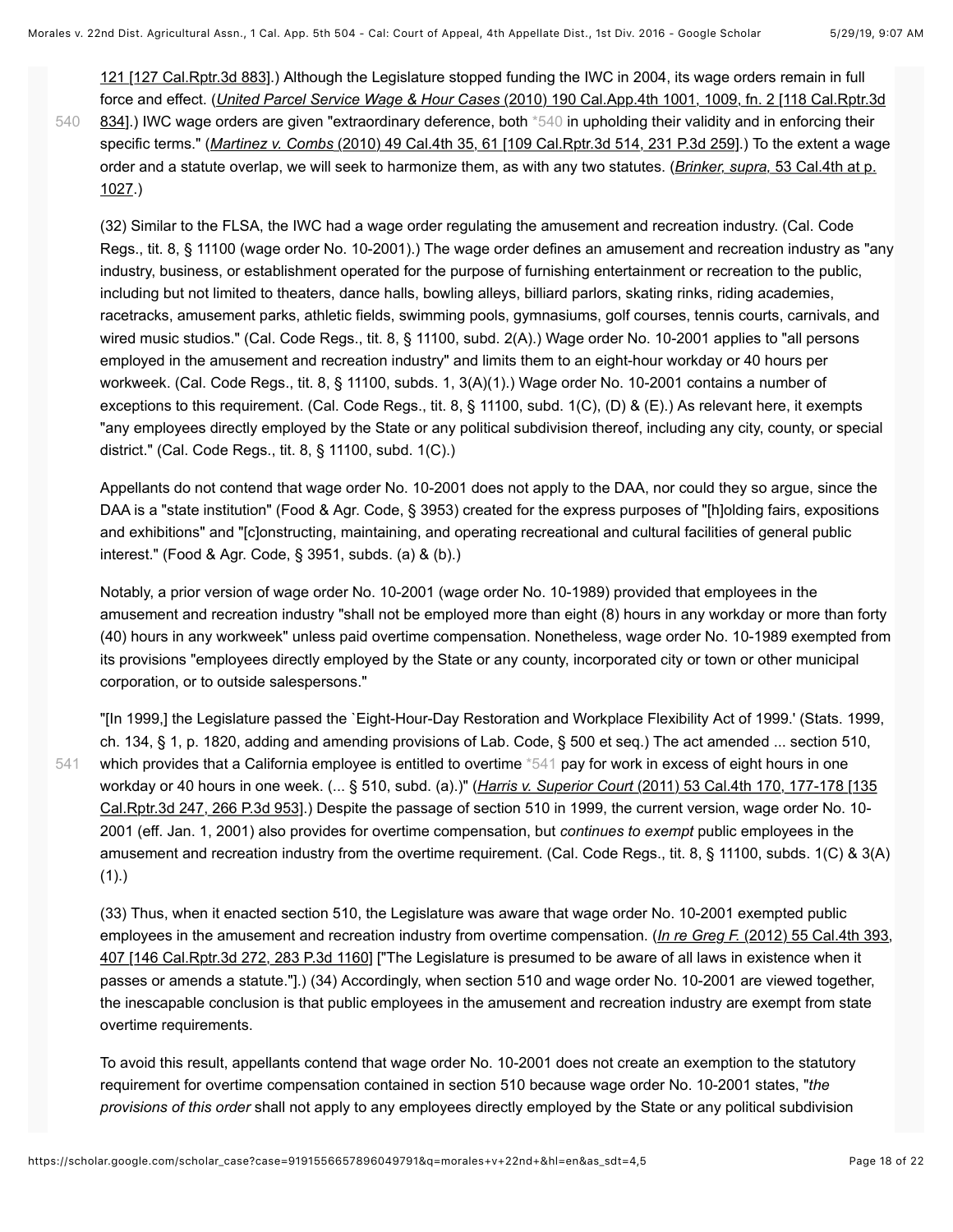thereof, including any city, county, or special district." (Cal. Code Regs., tit. 8, § 11100, subd. 1(C), italics added.) Appellants claim that wage order No. 10-2001 does not advance the DAA's position because it does not purport to exempt public employees from section 510. We reject appellants' argument. The express language of wage order No. 10-2001 essentially implements section 510. (Cal. Code Regs., tit. 8, § 11100, subd. 3(A)(1) ["employees shall not be employed more than eight (8) hours in any workday or more than 40 hours in any workweek" unless paid overtime compensation]; cf., § 510, subd. (a) ["Eight hours of labor constitutes a day's work. Any work in excess of eight hours in one workday and any work in excess of 40 hours in any one workweek ..." is entitled to overtime compensation].) Wage order No. 10-2001 then exempts public employees in the amusement or recreation industry from the overtime requirement. (Cal. Code Regs., tit. 8, § 11100, subd. 1(C).)

<span id="page-18-0"></span>Moreover, appellants' argument ignores section 1173 (in effect at the time the Legislature enacted § 510), which gives the IWC the statutory authority to set maximum hours and refers to "`all employees in this state,'" which necessarily includes employees working in the public sector. (*Sheppard, supra,* [191 Cal.App.4th at p. 305,](https://scholar.google.com/scholar_case?case=4177102700422848412&q=morales+v+22nd+&hl=en&as_sdt=4,5) italics omitted.) Additionally, section 515, which was enacted along with section 510, provides that "nothing in this section [\\*542](#page-18-0) requires the commission to alter an exemption from provisions regulating hours of work that was contained in a valid wage order in effect in 1997." (§ 515, subd. (b).) As we previously noted, since 1989, IWC wage orders have continuously exempted public employees in the amusement and recreation industry from overtime requirements, both before and after the enactment of section 510. Thus, the trial court properly sustained the demurrer to the section 510 claim.

### **C.** *Leave to Amend*

[542](#page-18-0)

[543](#page-18-1)

Appellants contend that this court should hold that the DAA is required to comply with section 510 when it loans out its employees to outside promoters to support "interim events," such as gun shows, bridal bazaars, private parties, weddings, Christmas tree sales, hot tub sales, home and garden shows, and charges the outside promoters the labor costs of employing the employees, plus a markup. They assert that when they are performing work for these outside entities, they are not public employees performing exempt work. Appellants concede that their complaint did not contain any averments regarding the DAA's loaning of its employees to outside promoters to support interim events, but claim that such averments were not required because the DAA bore the burden of proving the exemption from section 510 as an affirmative defense. To the extent that we disagree with this contention, appellants argue that they should be allowed leave to amend to add averments that conform to the evidence presented at trial.

(35) "[A] demurrer based on an affirmative defense will be sustained only where the face of the complaint discloses that the action is necessarily barred by the defense." (*Casterson v. Superior Court* (2002) 101 Cal.App.4th 177, 183 [123 [Cal.Rptr.2d 637\].\) As we have discussed, the trial court properly sustained the DAA's demurrer because the face of t](https://scholar.google.com/scholar_case?case=13547598651425063949&q=morales+v+22nd+&hl=en&as_sdt=4,5)he complaint disclosed that the DAA is exempt from the requirements of section 510. (*Ante,* pt. II.B.) Thus, we next consider whether appellants should be allowed leave to amend their complaint.

(36) As we have already noted, it is an abuse of discretion to sustain a demurrer without leave to amend if there is a reasonable possibility that the plaintiff can amend the complaint to cure its defects. (*City of Atascadero, supra,* 68 [Cal.App.4th at p. 459.\) It is irrelevant that appellants did not seek leave to amend in the trial court, since this issue](https://scholar.google.com/scholar_case?case=11674723754071302339&q=morales+v+22nd+&hl=en&as_sdt=4,5) is always open on appeal. (Code Civ. Proc., § 472c, subd. (a).) Appellants must show in what manner their pleading can be amended and how the amendment changes the legal effect of the pleading. (*Goodman v. Kennedy* (1976) 18 Cal.3d [335, 349 \[134 Cal.Rptr. 375, 556 P.2d 737\].\) In this regard, appellants assert that they can \\*543 amend the complaint to](https://scholar.google.com/scholar_case?case=6012852715872727354&q=morales+v+22nd+&hl=en&as_sdt=4,5) allege that when they work on interim events, the DAA is a joint employer with the outside promoters and must therefore comply with section 510.

<span id="page-18-1"></span>[\(37\) Where joint employment exists, all employers are individually responsible for compliance with the FLSA. \(](https://scholar.google.com/scholar_case?case=982655783262611916&q=morales+v+22nd+&hl=en&as_sdt=4,5)*Bonnette v. California Health & Welfare Agency* (9th Cir. 1983) 704 F.2d 1465, 1469.) Courts examining whether joint employment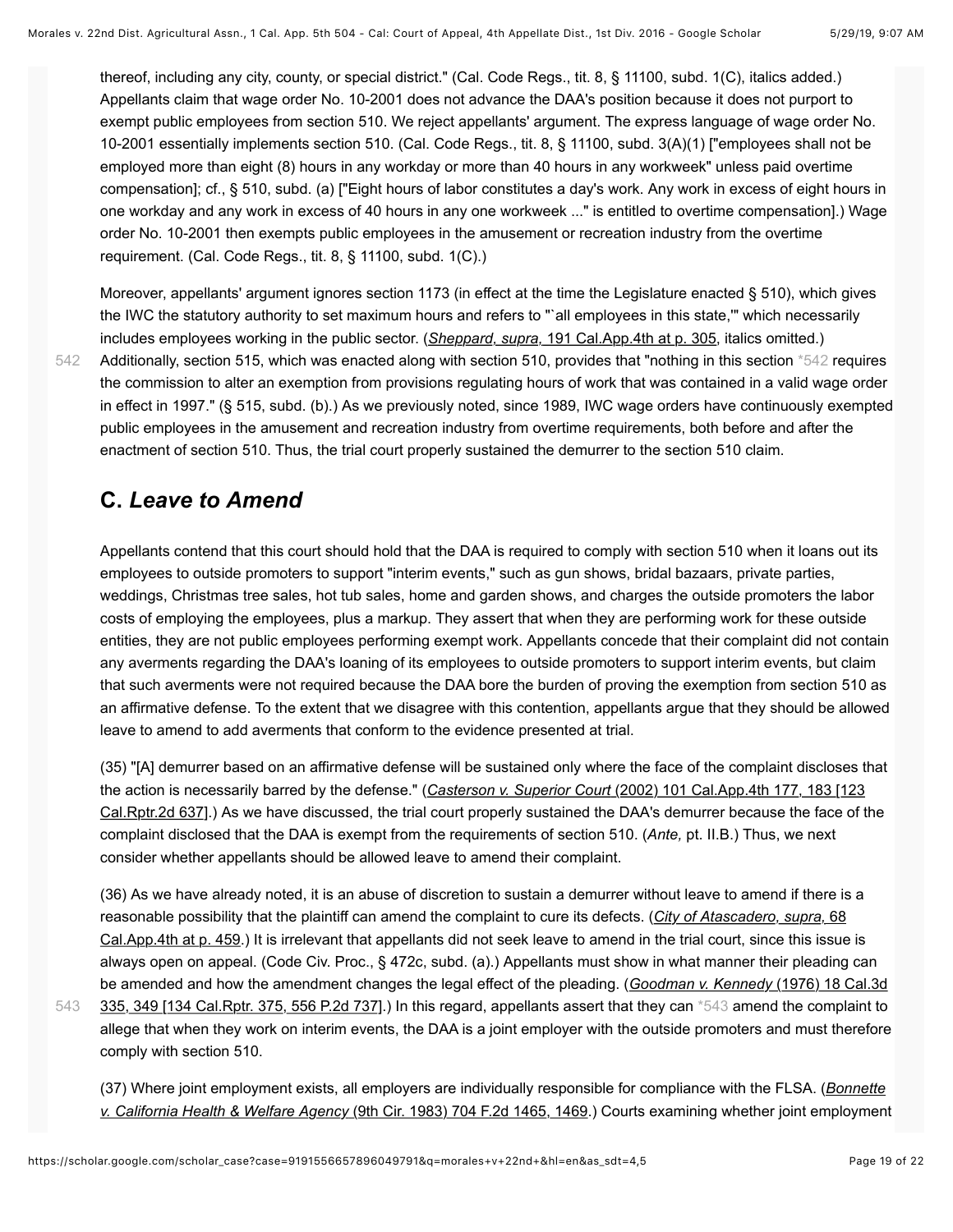exists under the FLSA consider a number of factors, including whether the alleged additional employer had the power to hire and fire employees; supervised and controlled employee work schedules or employment conditions; determined the rate and method of payment; maintained employment records; owned the facilities where the employee worked; and [made significant investments in equipment and facilities. \(](https://scholar.google.com/scholar_case?case=982655783262611916&q=morales+v+22nd+&hl=en&as_sdt=4,5)*Bonnette v. California Health & Welfare Agency, supra,* 704 F.2d at p. 1470.)

Joint employment is also recognized under California law. "Joint employment occurs when two or more persons engage [the services of an employee in an enterprise in which the employee is subject to the control of both." \(](https://scholar.google.com/scholar_case?case=311854067990165180&q=morales+v+22nd+&hl=en&as_sdt=4,5)*In-Home Supportive Services v. Workers' Comp. Appeals Bd.* (1984) 152 Cal.App.3d 720, 732 [199 Cal.Rptr. 697] [addressing dual employment and dual workers' compensation liability].) "`Employ' means to engage, suffer, or permit to work." (Cal. Code Regs., tit. 8, § 11100, subd. 2(E).) An "`[e]mployee' means any person employed by an employer" and an "`[e]mployer' means any person ... who ... employs or exercises control over the wages, hours, or working conditions of any person." (Cal. Code Regs., tit. 8, § 11100, subd. 2(F) & (G).)

In *Guerrero, supra,* [213 Cal.App.4th 912,](https://scholar.google.com/scholar_case?case=1452708939598112017&q=morales+v+22nd+&hl=en&as_sdt=4,5) an in-home support services (IHSS) worker brought an action against the program recipient, the county and the county's IHSS public authority for unpaid wages and overtime under the FLSA and the Labor Code. (*Guerrero,* at pp. 917-919.) The *Guerrero* court concluded that the trial court erred in sustaining a demurrer to the Labor Code claims because the applicable wage order did not expressly exempt public employees from its provisions. (*Id.* at p. 954.) It also concluded that the trial court ignored the "joint employer doctrine," holding that the plaintiff's rendering of services to the program recipient did not preclude her from being a dual employee of the program recipient and real parties, the county and the county's IHSS public authority. (*Id.* at pp. 917, 955.)

<span id="page-19-4"></span>We conclude that appellants should be permitted to amend their section 510 claim since they have shown how they can potentially amend their complaint to state a valid claim under the joint employee doctrine. Accordingly, we reverse that part of the order sustaining the demurrer without leave to amend [\\*544](#page-19-4) and direct the trial court to grant appellants leave to amend the complaint. In so doing, we express no view as to the ultimate merits of appellants' section 510 claim.

#### **DISPOSITION**

The order sustaining the demurrer to the Labor Code section 510 claim without leave to amend is reversed with directions to grant appellants leave to amend their complaint. The judgment on the FLSA claim is affirmed. In the interests of justice, the parties are to bear their own costs on appeal. (Cal. Rules of Court, rule 8.278(a)(5).)

Benke, Acting P. J., and Irion, J., concurred.

Petitions for a rehearing were denied August 5, 2016, and the opinion was modified to read as printed above. Appellants' petition for review by the Supreme Court was denied October 12, 2016, S236550.

<span id="page-19-0"></span>[\[1\]](#page-0-2) Undesignated statutory references are to the Labor Code unless otherwise specified.

<span id="page-19-1"></span> $[2]$  For case of reference, we refer to subpart (A) of the amusement exemption as the "duration test" and subpart (B) as the "receipts test."

<span id="page-19-2"></span>[\[3\]](#page-2-1) In *[Donovan v. S & L Development Co.](https://scholar.google.com/scholar_case?case=10967480303582025208&q=morales+v+22nd+&hl=en&as_sdt=4,5)* (9th Cir. 1981) 647 F.2d 14 (*Donovan*), the Ninth Circuit cited *Six Flags* when addressing whether the FLSA applied to the business at issue. (*Donovan,* at pp. 16-17.) *Donovan,* however, did not address the issue before us — whether a particular exemption applies.

<span id="page-19-3"></span>[\[4\]](#page-4-2) Title 29 Code of Federal Regulations part 779.305 (2015) provides: "Separate establishments on the same premises. [¶] Although, as stated in the preceding section, two or more departments of a business may constitute a single establishment, two or more physically separated portions of a business though located on the same premises, and even under the same roof in some circumstances may constitute more than one establishment for purposes of exemptions. In order to effect such a result physical